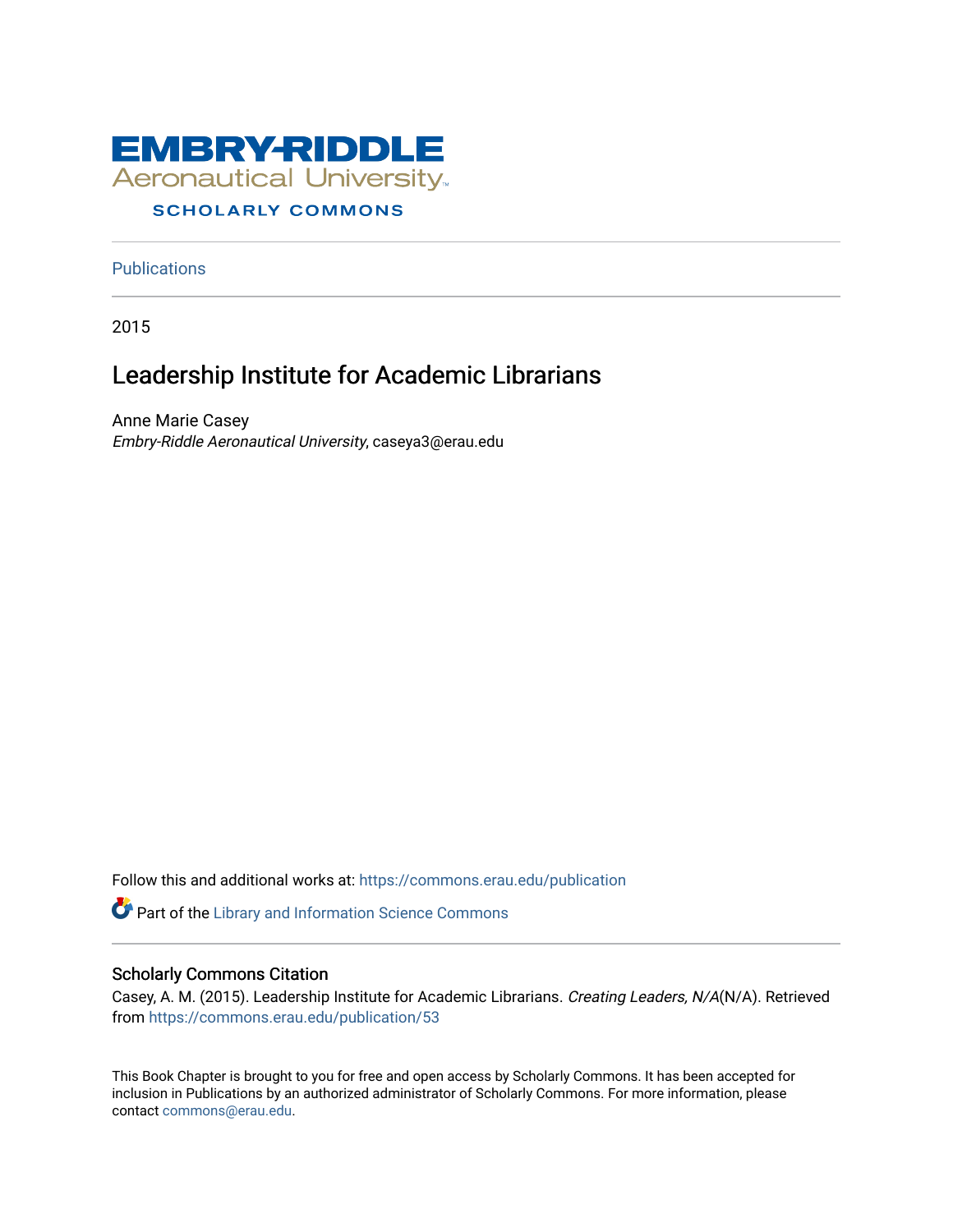## **Leadership Institute for Academic Librarians**

Anne Marie Casey

The Leadership Institute for Academic Librarians (LIAL), which offered its first institute in 1999, is a collaboration of the Association of College and Research Libraries (ACRL) and the Harvard Institutes for Higher Education at the Harvard Graduate School of Education.<sup>1</sup> Intended to provide participants with the tools and insight needed to improve effectiveness and respond rapidly to a changing environment, LIAL is held each year for one week in August on the campus of Harvard University in Cambridge, Massachusetts.<sup>2</sup>

The need for leadership programs for librarians was recognized by John Collins, a librarian at Harvard University, who had lobbied for several years for an institute for librarians similar to those the university held for other academic administrators. In 1998, Harvard University invited ACRL to join with them in planning a leadership institute for academic librarians. The president of ACRL at the time, Maureen Sullivan, brought the proposal to the ACRL Board of Directors, which approved it. Sullivan shared in the initial curriculum development and has been a member of the LIAL faculty since the second institute in 2000.<sup>3</sup>

Academic library directors and assistant directors were the original target audience.<sup>4</sup> By 2013, the positions of those encouraged to apply had broadened to include college and university librarians with leadership and/or management responsibilities; library deans, directors, and those reporting to them in associate or assistant positions; and other campus administrators with responsibilities that routinely affect important library-related functions.<sup>5</sup> Typical cohorts come from all types and sizes of academic library organizations and generally number close to 100.

1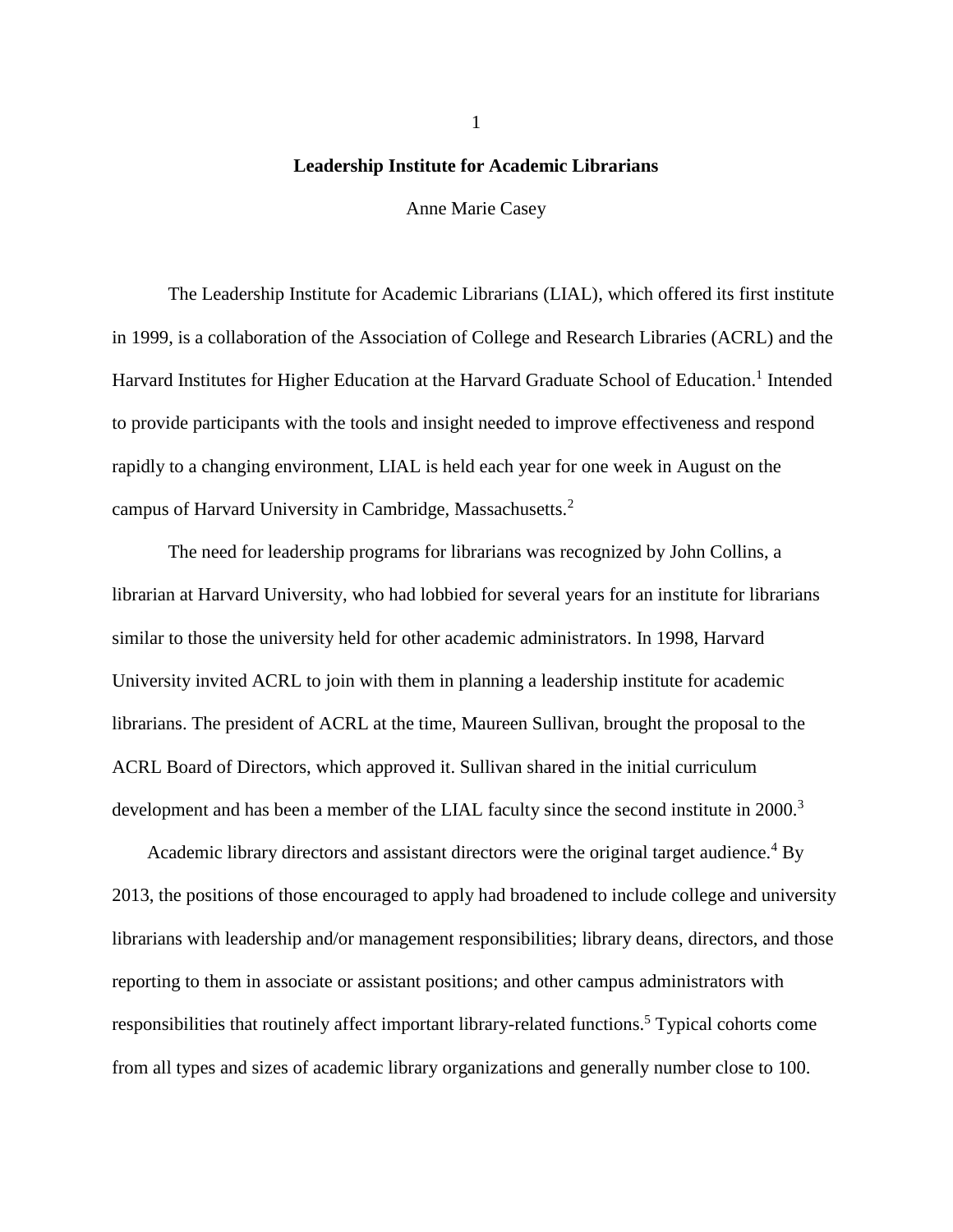## **Curriculum**

Participants are led in case-method discussions on a daily basis for a week in the summer by professors who are experts in various areas of leadership. <sup>6</sup> The textbook and background reading focus prominently on the concept of the four frames approach to leadership, first advanced by Lee G. Bolman and Terrence E. Deal in 1984 and later applied to academic leadership by Bolman and Joan V. Gallos.<sup>7</sup> The curriculum consists of lectures on leadership, particularly the four frames approach; case study discussions; and small group work. Each participant reads and discusses four to five case studies on leadership issues during the week and prepares in advance a mini-case related to an actual workplace issue, which he or she presents in a small group setting for peer feedback.<sup>8</sup> The program objectives focus on two key questions: How well positioned are the participants' organizations to meet current and future challenges, and how effective is the leadership of each participant?<sup>9</sup>

Joseph (Joe) Zolner, the senior director of the Harvard Institutes for Higher Education, has directed LIAL since the fourth institute in 2002. In a telephone conversation with me, Zolner stated that he audits the institute experience on a daily basis to ensure that the faculty are successful in fostering two types of learning: informational and transformational. Basing the instruction on the work of adult learning researcher and author Bob Kegan, a Harvard faculty member who taught in the LIAL program for several years, Zolner leads the faculty in a variety of techniques aimed at instilling both types of learning.<sup>10</sup>

In his description of informational learning, Zolner uses a metaphor of the mind as an open vessel that faculty and participants attempt to fill with new information. The LIAL faculty use lecture, assigned reading, and discussions to achieve informational learning. The aim of the program's informational portions is to make the unfamiliar more familiar.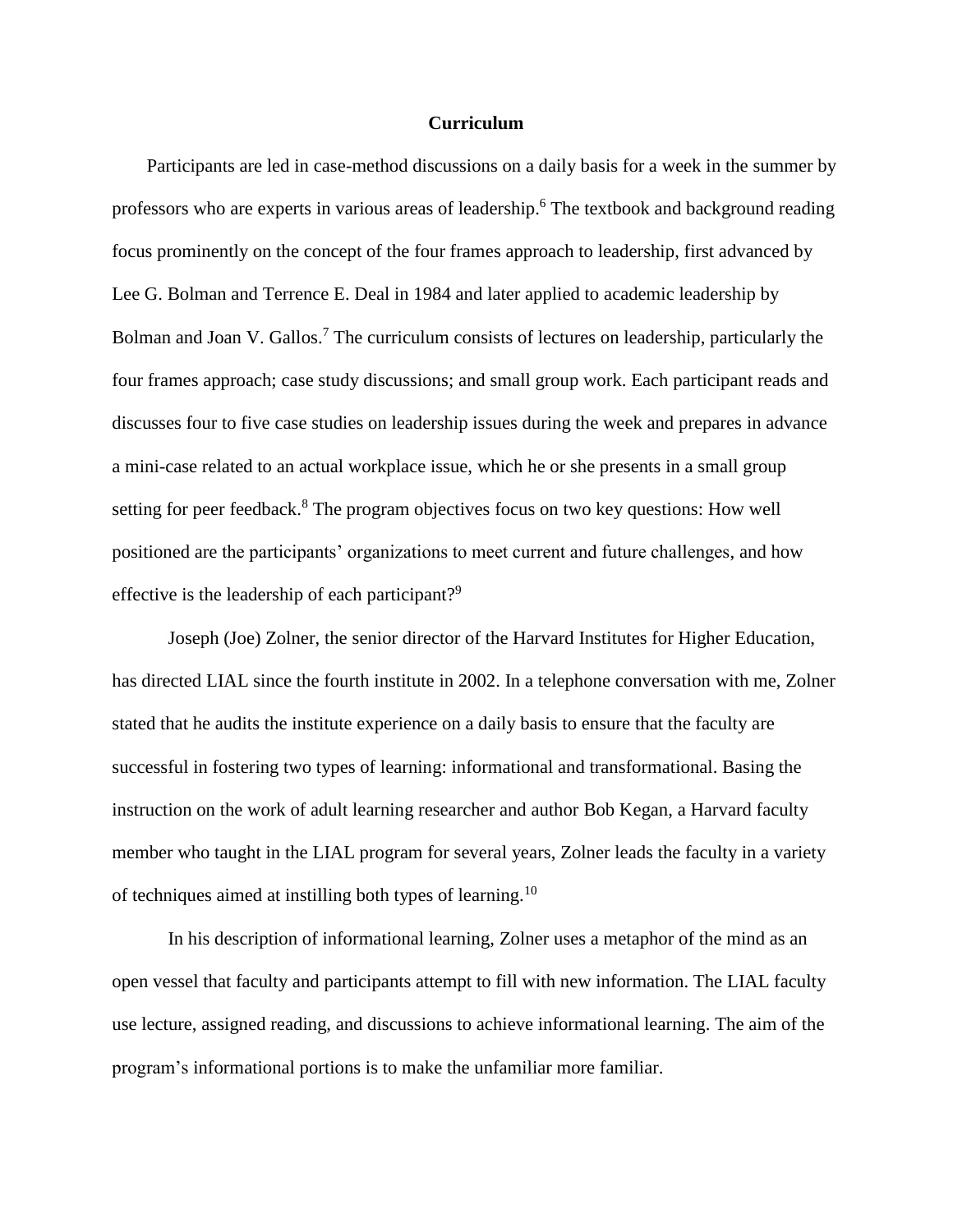Transformational learning, on the other hand, seeks to make the familiar less familiar in the interest of expanding a student's intellectual horizons. In this case, the metaphorical vessel of the mind changes shape and may be equipped to absorb more informational learning. The purpose of this method is to change the way a person actually thinks in order to open his or her mind up to absorb more information and consider different approaches to leadership. One of the exercises focusing on transformational learning helps identify for participants the incidents in their lives that may have contributed to an immunity to change.<sup>11</sup> Led through a series of steps related to a behavior they want to change helps the participants to recognize what lies at the root of their inability to make the desired change. This process often results in a deeper understanding of one's own thoughts and motivations and allows participants to move past an issue and develop new behaviors or practices.

Zolner emphasizes the importance of active engagement for adults to learn. He and the other faculty provide multiple ways for LIAL participants to engage with the concepts and with other participants. One example is the mini-case each participant is asked to share in an assigned small group. This pre-institute assignment, in which participants write a brief case describing a workplace challenge, allows them through the small group discussion to apply the techniques learned in the program to a real life situation. The discussion of the cases occurs in a daily session where group members help each other reflect the challenges from different perspectives and often suggest ways to resolve issues.

## **Leadership Approach**

The leadership approach on which LIAL bases its instruction is Bolman and Deal's four frames approach to leadership.<sup>12</sup> Developed further in subsequent publications, this approach invites leaders to view their work through four different perspectives or frames, which provide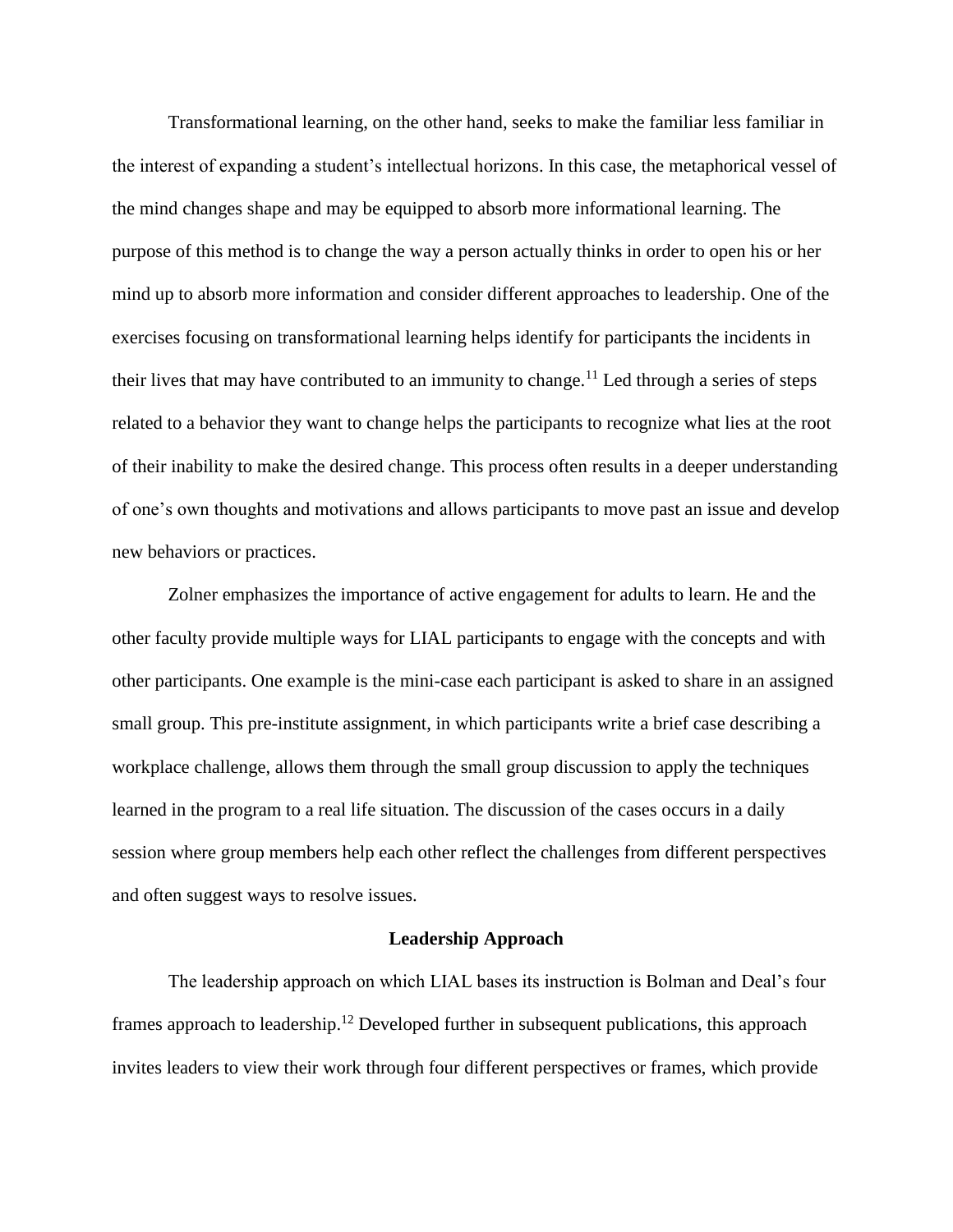them with a map to navigate through circumstances.<sup>13</sup> "A frame is a mental model—a set of ideas and assumptions—that you carry in your head to help you understand a particular territory. A good frame makes it easier to know what you are up against and, ultimately, what you can do about it." $^{14}$ 

Bolman and Deal studied leadership theory and reviewed the many ideas about the ways in which organizations work. From this research they consolidated the major schools of organizational thought into "a comprehensive framework encompassing four perspectives."<sup>15</sup> Their goal was to provide a useable approach that enabled leaders to view a situation through one of four distinct frames: structural, human resources, political, and symbolic.<sup>16</sup>

Zolner states that the four frames set up the circumstances for transformational learning. Asking participants to look at the different ways they could respond to a situation, depending on the frame they view it through, encourages them to broaden their perspectives. Zolner believes that leaders who take a multifaceted approach to the issues that confront them are better at what they do than those who tackle issues in the same way all the time. He appreciates the four frames approach particularly because it encourages people to understand the context of their organizations, and he states, "Context matters!" He adds that the frames give leaders a roadmap that helps them take care of a situation within the context of the organization.

## **Literature Review**

For several years, one or two LIAL alumni wrote synopses of their cohort experiences, most of which were published in *College & Research Libraries News*. These testimonials described themes from the curriculum, experiences, and faculty who taught that particular year in the Institute. They extolled the benefits of interactive learning and the positive difference the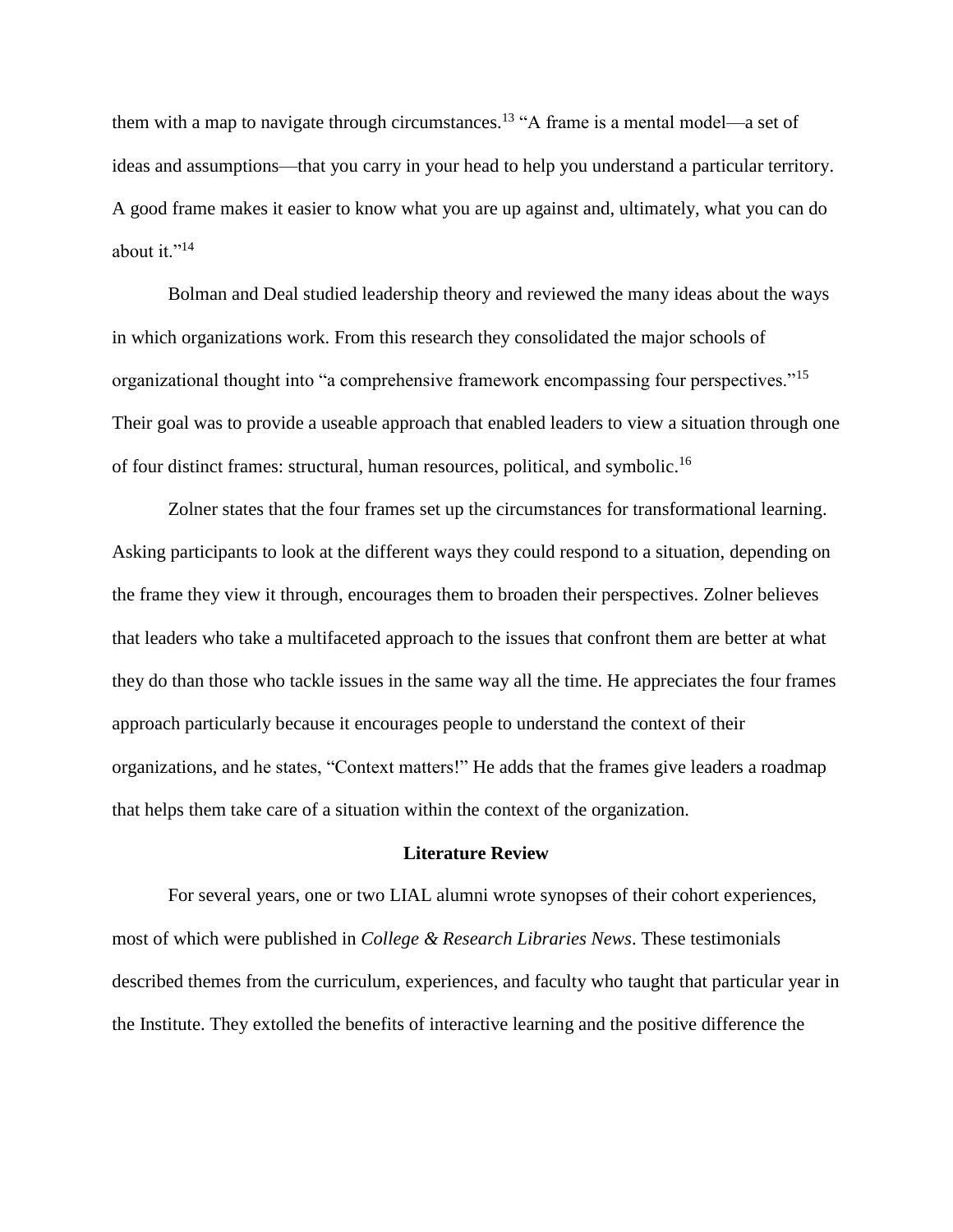program made in their lives as well their enjoyment of the institute, which Larry Hardesty summed up as, "We worked hard and we had fun."<sup>17</sup>

While similar in their descriptions of the institutes, each alum focused on a different strength or experience of the program. Laverna Saunders wrote about the first program, which took place in the summer of 1999.<sup>18</sup> Her article contained a brief history, details of the format, and information on the faculty. One facet she emphasized was that the ground rules empowered both the introverts and the extroverts to participate. Three other alumni of the first institute, David Bilyeau, Marianne Gaunt, and Maryruth Glogowski, authored an article that focused on the particular takeaways they experienced. These included increasing the use of the four frames approach to leadership challenges, creating opportunities to think, and learning to pay attention to the context.<sup>19</sup>

Hardesty's report on the second institute in 2000 focused on the strengths of the faculty and the goal each participant left with: to do something different based on what they had learned.<sup>20</sup> Linda Marie Golian and Rebecca Donlan, who wrote about their experiences in 2001, the third year, discussed the shift in perspective that many participants observed.<sup>21</sup> The description of the fourth institute in 2002 highlighted the amount of time the planners built in for socialization and disengagement from the world of work and home.<sup>22</sup> The account that Ed Garten wrote about the fifth program in 2003 brings out the fact that peer-to-peer learning is as valuable as the curriculum.<sup>23</sup>

Two articles explored year six. Linda Masselink and Kelly Jacobsma described the program in 2004 with particular emphasis on the value of the case study method, especially the library case discussion led by Maureen Sullivan.<sup>24</sup> Another 2004 alumna, Sally Kalin, wrote an article several years after her experience in which she described the program, faculty, and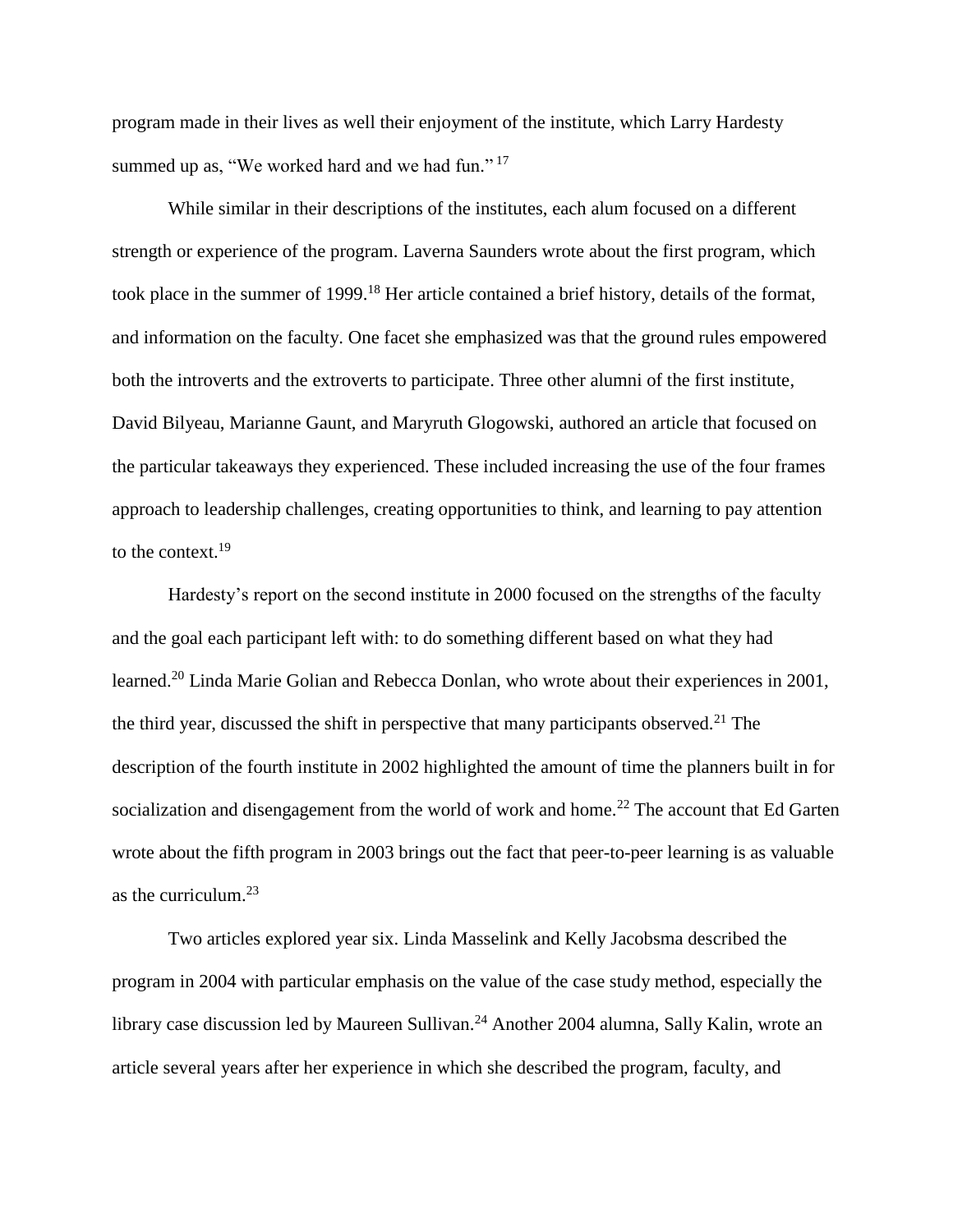readings in detail. She also stated that LIAL was the best leadership program she had experienced.<sup>25</sup> The final summary covered the seventh institute in 2005. Deborah B. Dancik wrote glowingly about the important contributions her colleagues made to build a collective understanding of leadership and the importance of their continued connection after they all went home. $26$ 

# **The Four Frames Approach to Leadership in Libraries**

A substantial amount of research has been conducted on the four frames approach to leadership since Bolman and Deal first published in  $1984<sup>27</sup>$  A number of them are highlighted by Bolman on his website.<sup>28</sup> Few publications, however, deal with this approach in libraries. Among them is the dissertation research conducted by Zhixian Yi, in which he explored how academic library directors deal with change based on the guidelines of Bolman and Deal.<sup>29</sup> Subsequent articles based on the research of Bolman and Deal explored the ways directors conduct meetings and set goals.<sup>30</sup> Other dissertation research includes that of Vinaya L. Tripuraneni, who used Bolman and Deal's Leadership Orientations instrument to investigate the leadership approach considered ideal for academic library leaders by their colleagues.<sup>31</sup>

A small number of additional publications reference the four frames approach as applied to libraries. Irene M.H. Herold, in her dissertation study of the College Library Directors' Mentor Program, suggests that the concept may provide a basis for a reenvisioned version of the program.<sup>32</sup> Felix T. Chu explores the idea of approaching a reference encounter through the lenses of the four frames, while Mott Linn urges new library leaders to embrace this approach as they are learning about their organizations.  $33$ 

# **My Experience**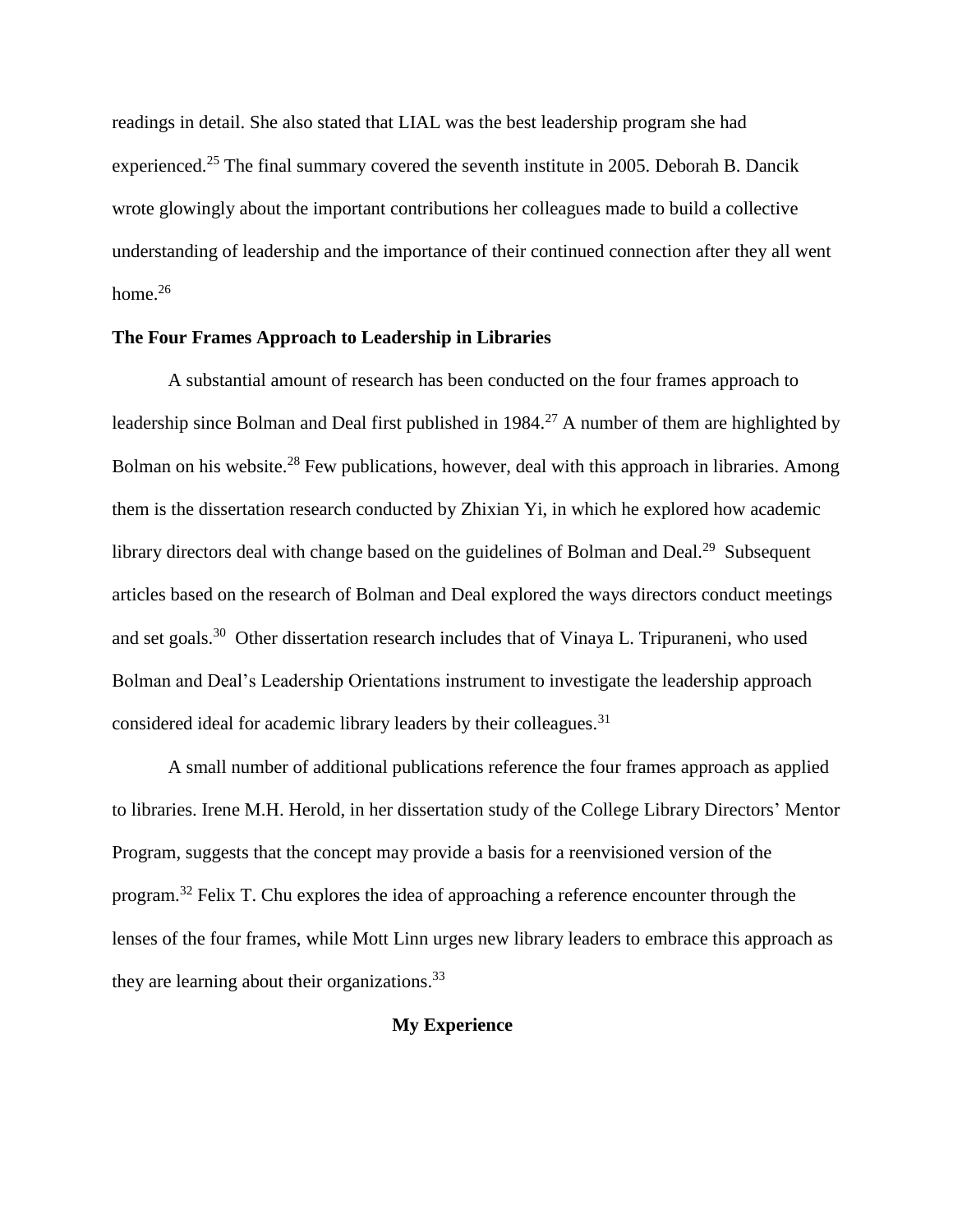I attended the Harvard LIAL program in 2012. Much of the weeklong session was interesting. Various lectures and specific discussions in the small groups and the larger setting built on leadership principles I had learned in my doctoral program (managerial leadership in the information professions at Simmons College in Boston, Massachusetts) and in workshops at library conferences. After completing the program, I read books and articles recommended by faculty and fellow participants, which contributed to enhancing my communication style.

Two sessions, in particular, resonated very strongly with me. The first was the immunity to change exercise presented by Lisa Lahey. At the beginning of the session, she asked us to partner up with one student and write down a behavior we wished to change. I decided to explore my hesitation to attend social gatherings at work and, when forced to participate, my tendency to socialize only with the secretaries. During this exercise, I investigated the foundation of my discomfort with operating in the political frame, particularly networking and building alliances with the upper levels of the university organization, and discovered the underlying beliefs that often held me back. Related to my upbringing, the root cause had nothing to do with my abilities, but with beliefs and assumptions I had carried from childhood. Realizing this freed me to feel more comfortable in political situations.

The other session that was very helpful to me was the discussion of my mini-case in the small group setting. It dealt with an issue that kept recurring in some interactions with supervisors and subordinates in the three years I had held my position as a library director. After describing it to my small group colleagues, I was surprised to receive meaningful feedback immediately. Through their guidance, I discovered that I had been trying to impose the collaborative, shared governance culture of my former institution on my current workplace,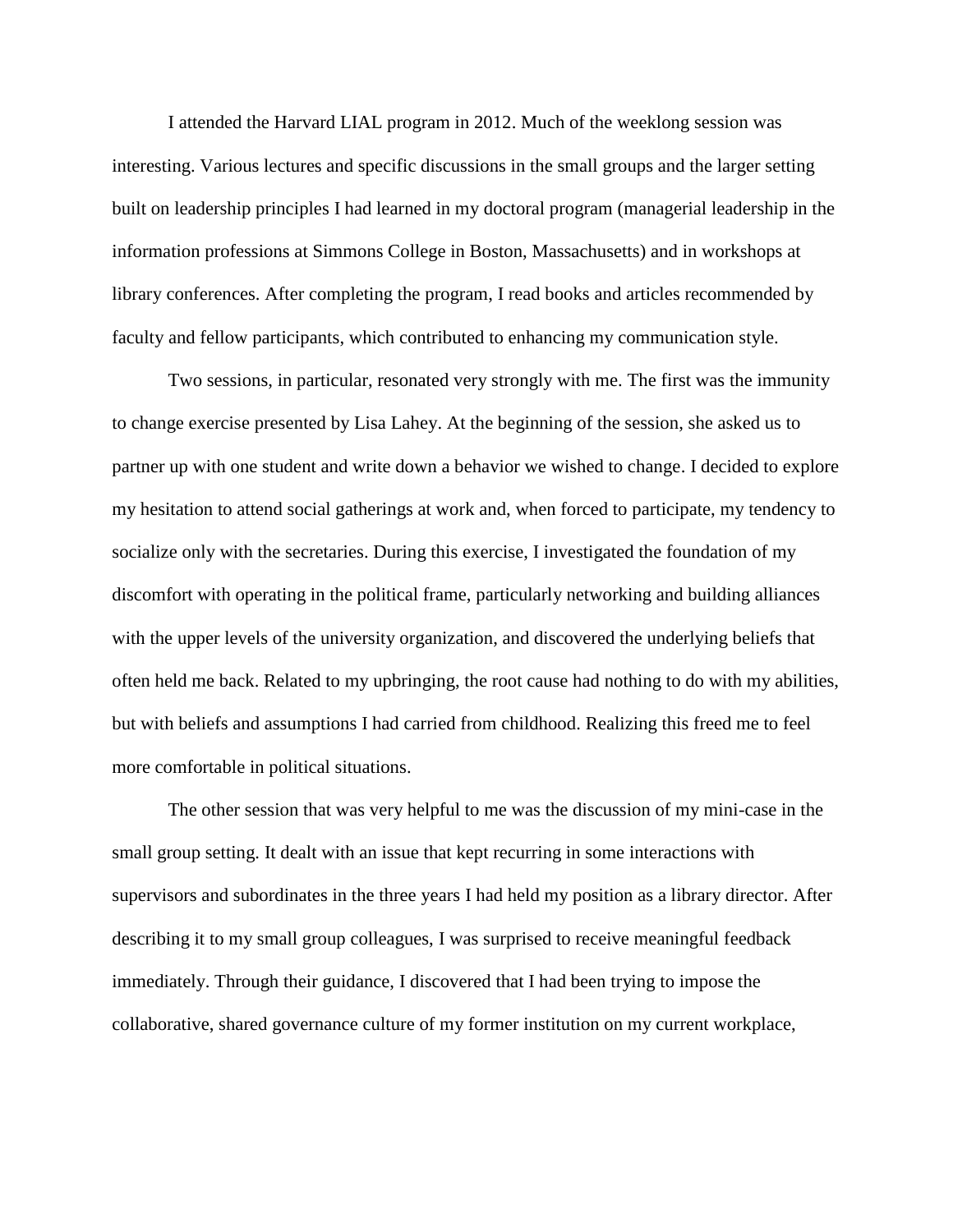which is hierarchical. Realizing this has helped me to work more effectively within the context of my organization and to stop trying to transform it into the culture I was used to.

## **The Four Frames Approach to Leadership**

Much of the LIAL program focuses on the four frames approach to academic leadership. In 2012, Bolman was a primary lecturer and discussion leader.<sup>34</sup> While all the frames were covered, the faculty continuously drew our attention to the importance of the political frame. They pointed out that this is the view most often missed by those who do not succeed in leadership positions. One particular lecture included a video demonstrating Ronald Reagan's ability to operate in the political frame and Jimmy Carter's seeming dismissal of the importance of building political alliances. After viewing the clip, we discussed the relative success of both presidents and how much depended on one's ability and the other's ignorance of the importance of political alliances. I realized that I avoided working in the political frame wherever I could and saw myself in the depiction of Jimmy Carter. This caused me to reflect on the fact that my behavior was probably detrimental to my effectiveness as a leader, just as his appeared to be.

Of the four frames, structural, human resources, political, and symbolic, my natural tendency had been to rely heavily on the human resources frame. I recalled many incidents in the past where I had reacted like a mother hen protecting her chicks when I experienced what I considered to be attacks on them. I also had some strengths in the structural frame and considered the symbolic view often enough, but I tended to avoid conflict, negotiation, and developing alliances.

The case study (see Appendix) explores the application of the four frames through the description of a challenge experienced by my library. Many of the events occurred before I attended LIAL and reflect the way I approached problems then, by flipping among the structural,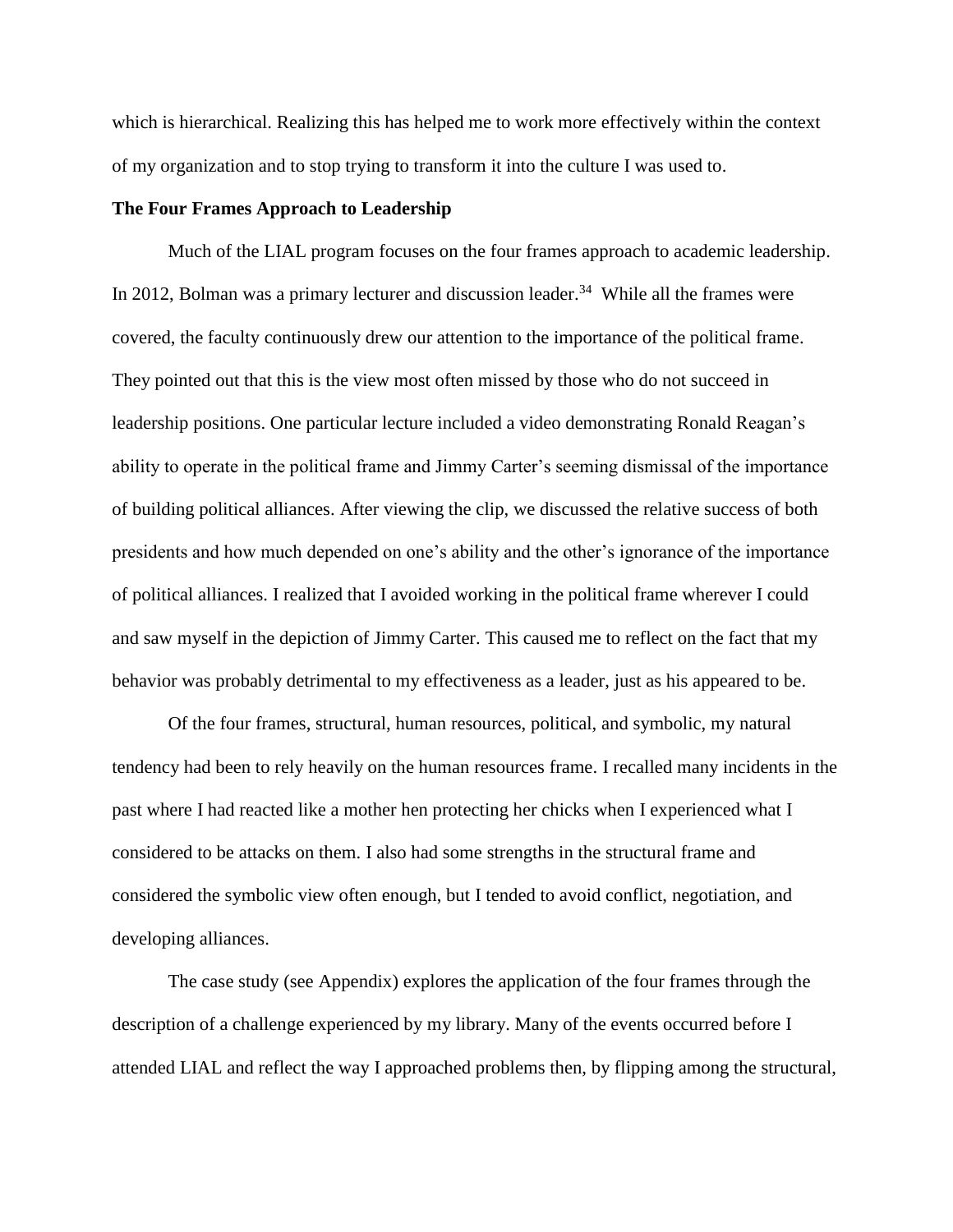human resources, and symbolic frames, while I pushed a subordinate to handle the networking and coalition building that we needed. Other events occurred after LIAL and showed how the personal changes inspired by the institute have benefitted my leadership abilities and my organization.

## **Conclusion**

Changes that occur in the thinking and behavior of participants in a leadership institute may be dramatic enough that they fully realize they are going home a changed person. In my case, the changes from my week at LIAL seem to have been subtle and organic, so that they went unnoticed by me initially. Yes, I had enjoyed the lectures and exercises, the social events, and making new friends. I was particularly happy to be attending Harvard for a week and walking the streets of Cambridge. But, when I hopped on the T to head home, I was not convinced I had learned much. Like most professional development opportunities, LIAL seemed at first to have been a nice time away from work to think and talk to colleagues.

But then, I told the story of the lost floor (see Appendix) as a way to inform my management team about reframing and realized that although I operated effectively in three of the frames, I often shied away from the political frame, the one emphasized by the LIAL faculty. As I reflected on this, I discovered that I no longer felt the need to avoid the political frame. The immunity to change exercise had altered my way of thinking, and all of the information I received at LIAL on the importance of navigating the political shoals of academia made perfect sense. By embracing every opportunity to network and discuss the value of the library to the university's mission, we are experiencing a more positive interaction with university administration.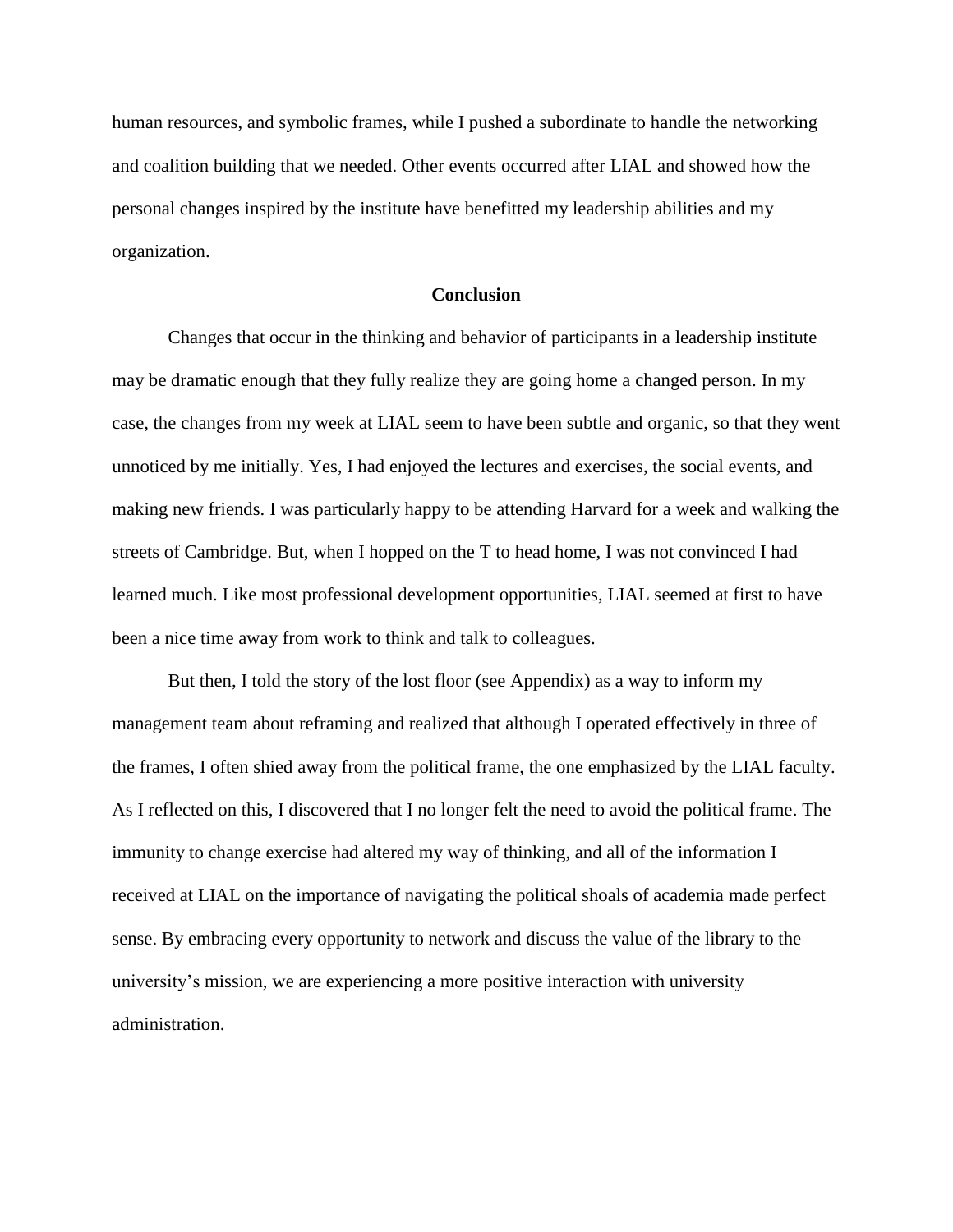The Hunt Library at Embry-Riddle Aeronautical University is a more engaged part of the university in 2013. The building now houses a print collection that is better-used and more focused on the university curriculum, while the new furniture and reconfiguration of service areas has attracted more students on a regular basis than in the preceding three years. When the Office of Undergraduate Research had its grand opening in January 2013, I cut the ribbon with the chief academic officer and the university president, which made me and the library staff feel exceedingly proud.

Borrowing Zolner's metaphor, the vessel of my mind was transformed. The new shape is open to more information and greater experiences. Telling the story revealed this to me in a profound way. I am not sure I would have come to this realization if I filled out a survey or evaluation of the program. Perhaps an area of further research on the effect of LIAL on the leadership growth of its alumni is to ask participants to write the story of the important events in their lives after the program. After all, the case study method is the primary tool of instruction in this program. It may also be valuable as a tool of its evaluation.

LIAL is the only formal leadership institute I have participated in. Many of the lectures, readings, and group work contained familiar content or processes. The case study approach as the primary method of instruction was new to me, and I found it to be effective because I absorb new concepts and ideas more readily through the medium of story than any other. In addition, the immunity to change exercise was transformational for me. It may not have been for others in the same institute. It is difficult to conclude that LIAL would have the same effect on every participant, but it clearly has on many, judging from the enthusiastic articles written by past participants.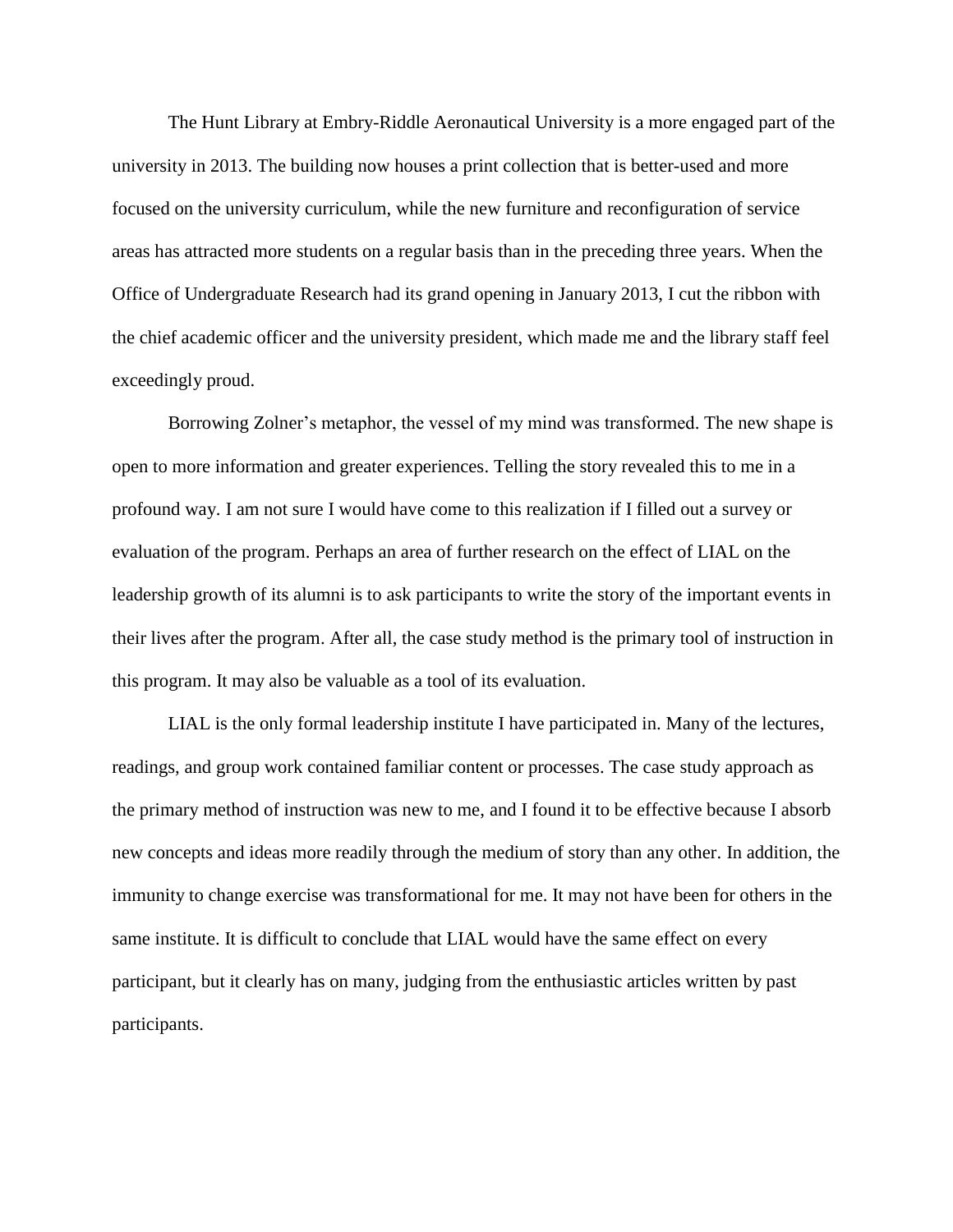In the end, the teaching methods and curriculum of leadership institutes are probably more or less effective, depending on the learning styles and level of participation of the individual participants. The LIAL program was the perfect one for me at this time in my life. As I look back and recognize the significant changes in my leadership and personal interactions with others as a result of that week in August in Cambridge, I was in the perfect program for me at the right time. Perhaps that is the best result we can expect from a leadership program.

#### **Appendix**

## **Case Study and Analysis Using the Four Frames: The Story of the Lost Floor**

Embry-Riddle Aeronautical University (ERAU), dedicated to instruction and research in aviation science and aeronautical engineering, offers degrees ranging from associates to PhD. ERAU has residential campuses in Florida and Arizona and over 20,000 distance learning students taking classes at 150 centers around the world or online. In 2012, the university undertook an ambitious five-year plan to enhance its global reputation for research. A major initiative of this plan was the establishment of three centers dedicated to the expansion of undergraduate research and assessment, with the primary center located at the headquarters campus in Daytona Beach, Florida.

One of two ERAU libraries, the Hunt Library, serves the residential campus and university administration in Daytona Beach as well as the distance learning programs. The library staff consists of 20 librarians, 16 library technicians, and several student assistants. The organization is relatively flat, with the majority of staff reporting to three of four associate directors or the director. The four associate directors have responsibility for reference, budget and planning, access services, and electronic and technical Services. The director and associate directors work together as a management team to lead the library.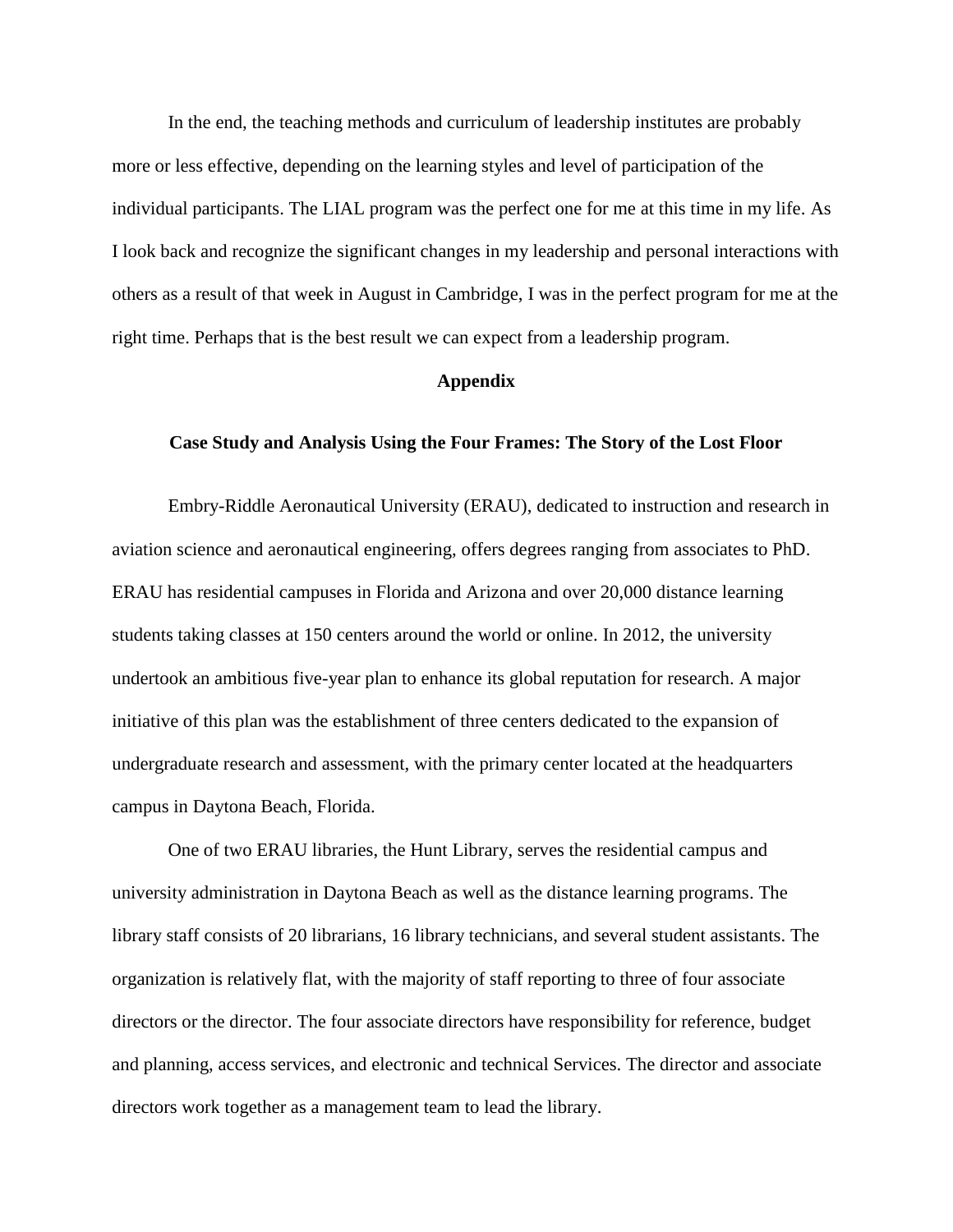Opened in 1985, the Hunt Library building contains 42,000 square feet on three floors. The first floor is much larger than the second and third floors, making the building resemble a tiered wedding cake from a distance. An atrium in the middle of the three-storied section of the building provides most of the natural light to that part of the building and is the home to a working glider suspended from the ceiling, one of the most-visited attractions on campus.

In 2007–2008, the university administration, struggling with space constraints brought on by the growth of the university and the loss of some buildings to a tornado in 2006, relocated offices and a coffee shop to the first floor of the Hunt Library building. Although concerned about the loss of student seating, the library management team generally negotiated for cosmetic upgrades and new furniture that made the environment more pleasant. They also consolidated staff offices to open new public areas and mitigate the loss of seating.

Shortly after the current director started in 2009, the chief academic officer (CAO) required more space on the first floor for an administrative office. The director encouraged her managers and staff to accept this change without complaint, for the good of the university, but worried about the ongoing loss of library space. She had recently taken a class on leading in the political environment and understood that she should develop a plan to demonstrate the value of the library to university administrators. She just didn't know how to go about it. Speaking to her superiors outside of routine meetings caused her a great deal of anxiety, so she tended to avoid social functions or university events where she may have had some opportunities to network with the power players on campus. She worried that the administration did not consider the library a vital part of the university and knew it was her responsibility to strengthen the role of the library at the university, but did nothing. She hoped the library space would remain intact, but it did not!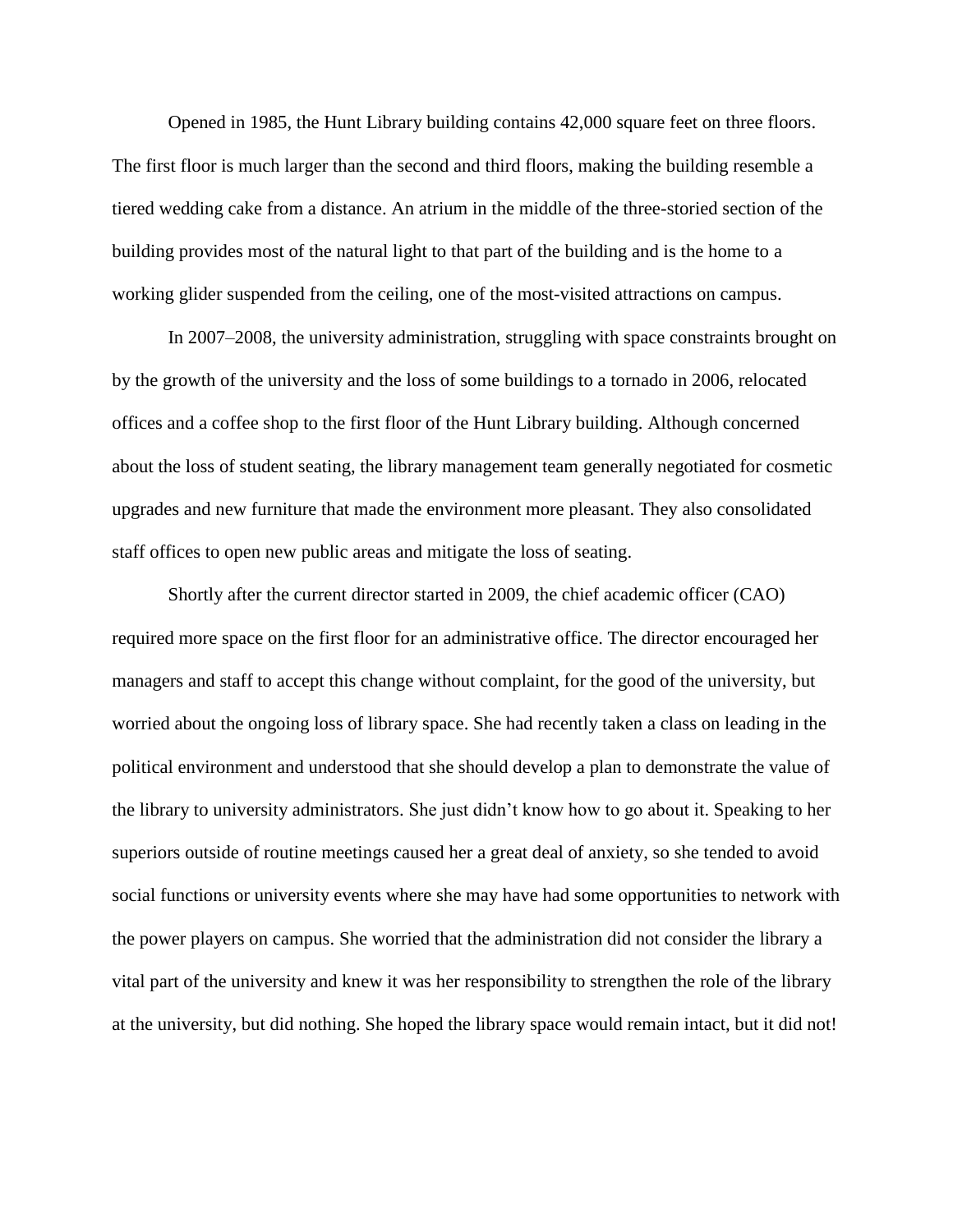In December 2011, the CAO informed the director that the university administration planned to locate two new departments, Educational Technology (EdTech) and the Office of Undergraduate Research (OUR) to the third floor of the library in the summer of 2012. The third floor at that time housed one-third of the book collection and four group study rooms. These two departments, which were integral to the university's research initiative, needed space in the center of campus, and there was no place else to locate them. The CAO showed the director the plans, which called for filling in the atrium with new flooring on the second and third floors.

#### **How Do We Tell the Others?**

Later that afternoon, the director called an emergency management team meeting. She gave the news about the third floor to the associate directors. Team members expressed frustration at the seeming lack of concern for the students who filled the building every day. Where else would they go to study? How would the faculty react to the library eliminating one third of the print collection? What would the building be like once the atrium with its natural light, comfortable seating area, and magnificent glider disappeared? After an hour of this conversation, they decided to hold a staff meeting to explain the circumstances.

The following Monday, the director sent out an e-mail message requiring all staff to attend a special meeting late that morning. The normal joking and conversation that precedes staff meetings at Hunt Library was absent that day. Unexpected staff meetings are not the norm, so everyone seemed to know something was up. As the director began to address the group, the calm she had maintained since first hearing the news about losing the third floor dissolved. Her voice cracked, and she blinked back tears as she recapped the meeting with the CAO. She then invited everyone to ask questions and express their feelings. She assured them that they were in a safe zone and that the management team wanted them to vent.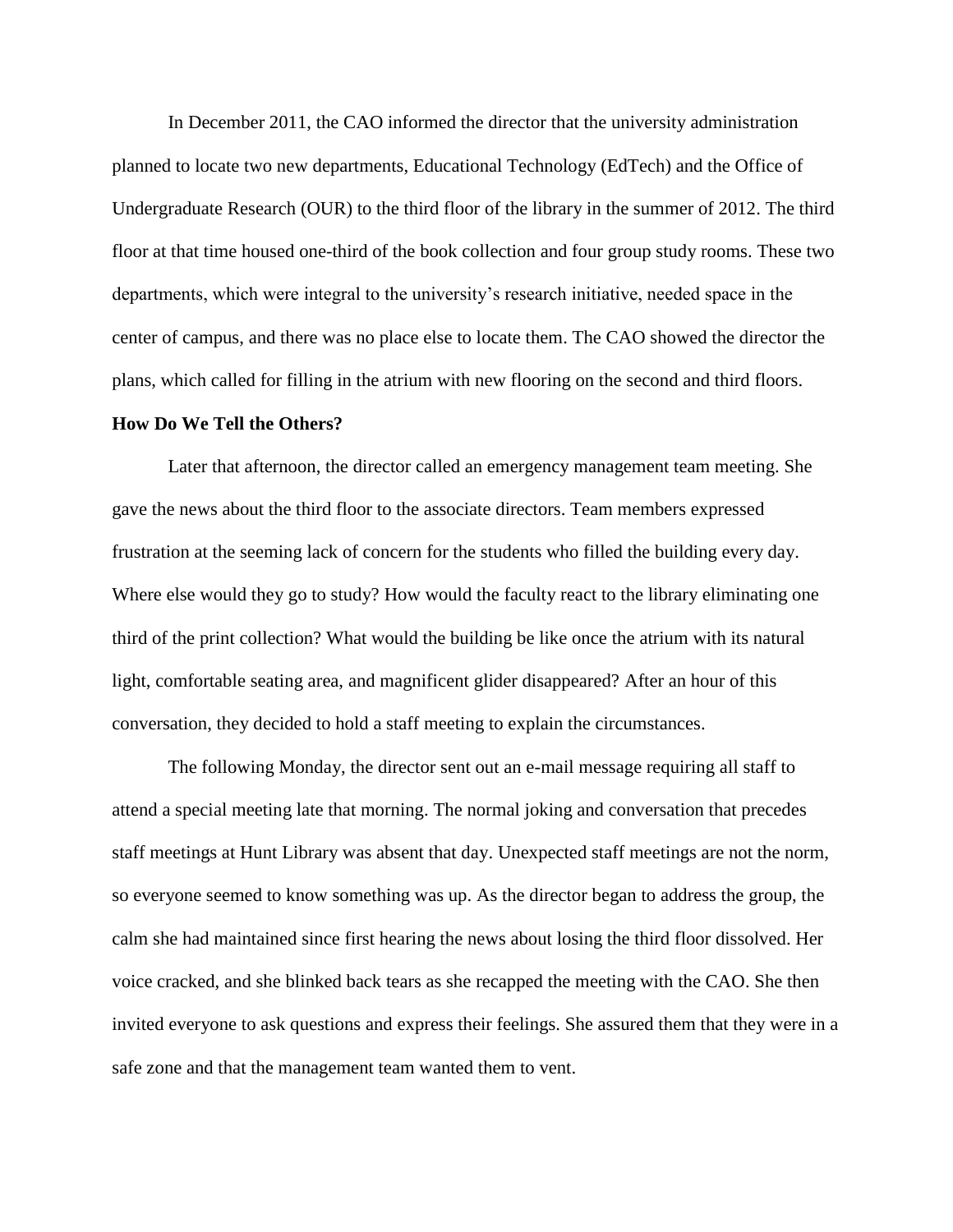Shock, anger, and sadness reverberated through the room as one after another, staff members expressed their frustration at an administration that did not seem to recognize the importance of the library space to the students. People spoke about the strong culture of customer service shared by everyone in the library and the praise they regularly received from students and faculty. Many suggested ways to fight back. They thought the library should encourage students to protest the loss of space, or they should refuse to give up the floor.

When the director spoke again, she explained that it would be politically unwise to fight this change. The associate director of reference reminded everyone that the building did not belong to the library staff but to the university. She went on to say that what do belong to the staff did are their customer service ethic and the dedication to students that had been the hallmark of the organization from day one. "The university administration can do what they want with the building," she said, "but no one could take away our dedication to great customer service."

The meeting ended with a discussion of next steps. The management team would develop a document containing their questions and concerns to share with the director of facilities. The managers stressed the importance of staff input and requested feedback by the end of the first week of January. The director also invited anyone to talk to her or one of the associate directors any time they needed to vent. After the meeting, one librarian approached the director and said, "This is a bad situation, but we are in it together, and we can get through anything as long as we stay together."

## **The Library Takes Action**

Armed with their list of questions and concerns, the management team met with the director of facilities and the project architect in late January. As the group walked around the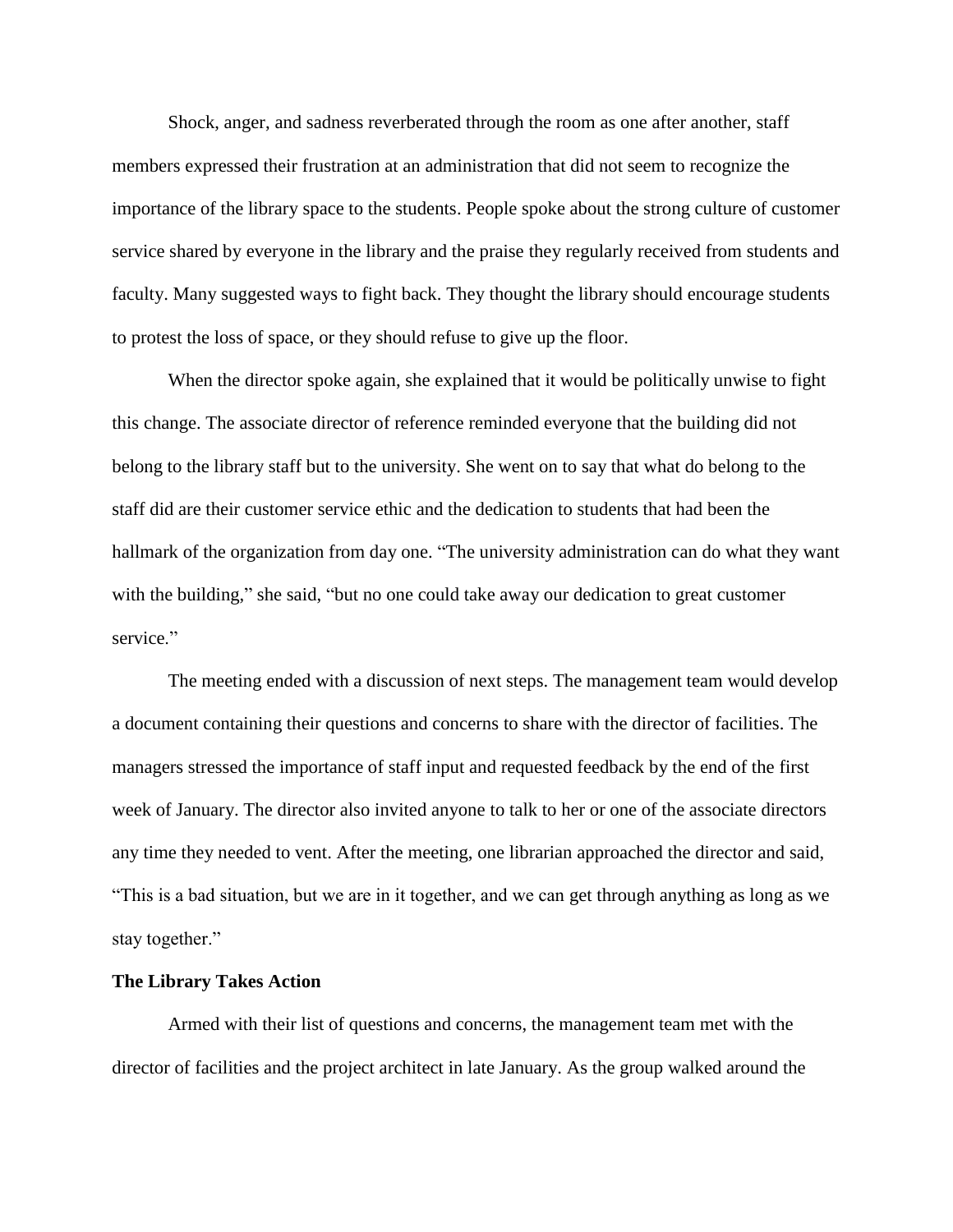second and third floors, the librarians asked about the construction project and pointed out some details that had not arisen in earlier planning, such as reinforcing the infill on the second floor to withstand the weight of the books. By the end of this meeting, the architect and director of facilities admitted that they had not considered several of the issues raised by the library administrators and agreed to redraw the plans.

In early February, the director sent a funding proposal to the CAO. In order to ameliorate the reduction of seats and print collections, the management team proposed reconfiguring the reference desk area to create more open seating on the first floor, placing a moratorium on the purchase of print books until after the move from the third floor was completed, and using book money to buy new furniture. The proposal also requested the CAO to match the funds the library was spending, so that the last of the old 1980s furniture could be refreshed. His immediate response was that there was no money at the time. The director interpreted his response to mean there might be some money at another time, so she put the proposal away for a couple of months.

Simultaneously, the associate director for reference, a longtime Hunt Library employee and former interim library director, offered to start working her contacts, especially the director of the OUR. The director, who served on a committee with the EdTech director, then said she would contact him to discuss collaborative planning. The library leaders shared the construction questions with the other two directors and requested the three groups join together to work with facilities on the reconstruction of the building so that the needs of the students would be the highest priority.

The director of EdTech did not respond to the invitation to collaborate, but the director of OUR expressed a strong interest in working together. He invited the library director to his next meeting with the facilities department and shared his plans with her prior to the meeting.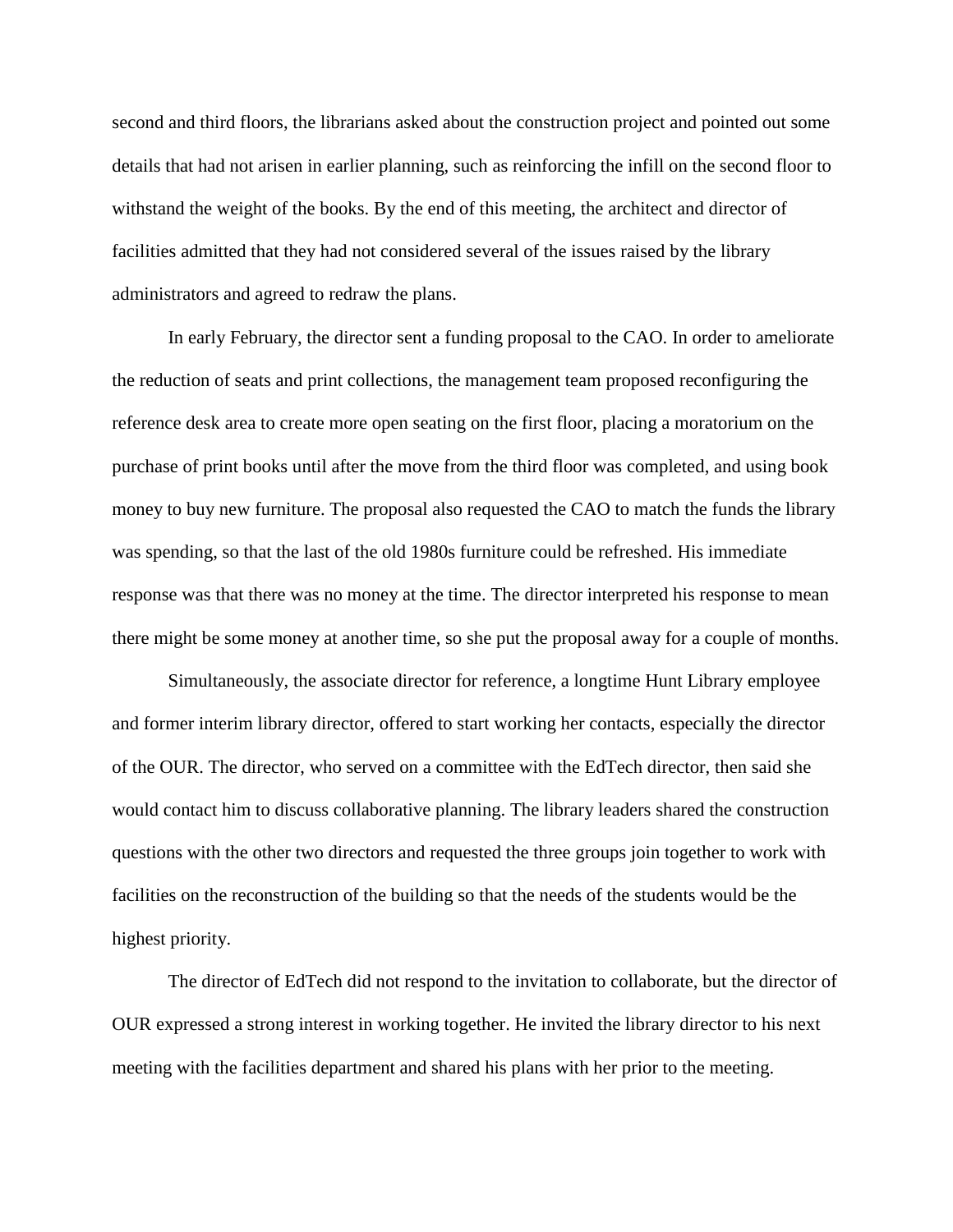Following this meeting, the directors of the OUR and the library met regularly to discuss ongoing plans and construction timelines. They participated in all construction meetings together.

## **What Do We Do with All of These Books?**

In mid-February, the library embarked on an aggressive weeding project. Already on the library's strategic plan for that year, a preliminary weeding procedure had been drafted. The associate director for access services expanded the procedures into a project plan that included participation from everyone in the library. Most staff jumped into this project because they recognized that the reconstruction gave the library an opportunity to prioritize the long-overdue removal of books that were old and rarely, if ever, used.

The staff areas of the library very quickly became crowded with boxes of books destined for new homes. The library reserved a small number of the books removed from the collection to sell at the semiannual book sale. Some of the proceeds went to partially fund food and soft drinks for students studying in the library during finals. The majority of the books were sent to Better World Books to be resold or recycled. A small share of the proceeds from the sales was donated to the county literacy council.

The initial weeding goal was to weed 15,000 books by the last week of April. One of the staff created a thermometer to measure the weeding progress. Each time a threshold of 5,000 books was pulled out of the catalog, the library threw a party. At one party, dozens of minicupcakes were served. At another threshold, the staff had a "make your own sundae" party. During each of these occasions, new information on the weeding process was shared, and the staff joked and showed pictures of the progress.

#### **What Did They Just Say?**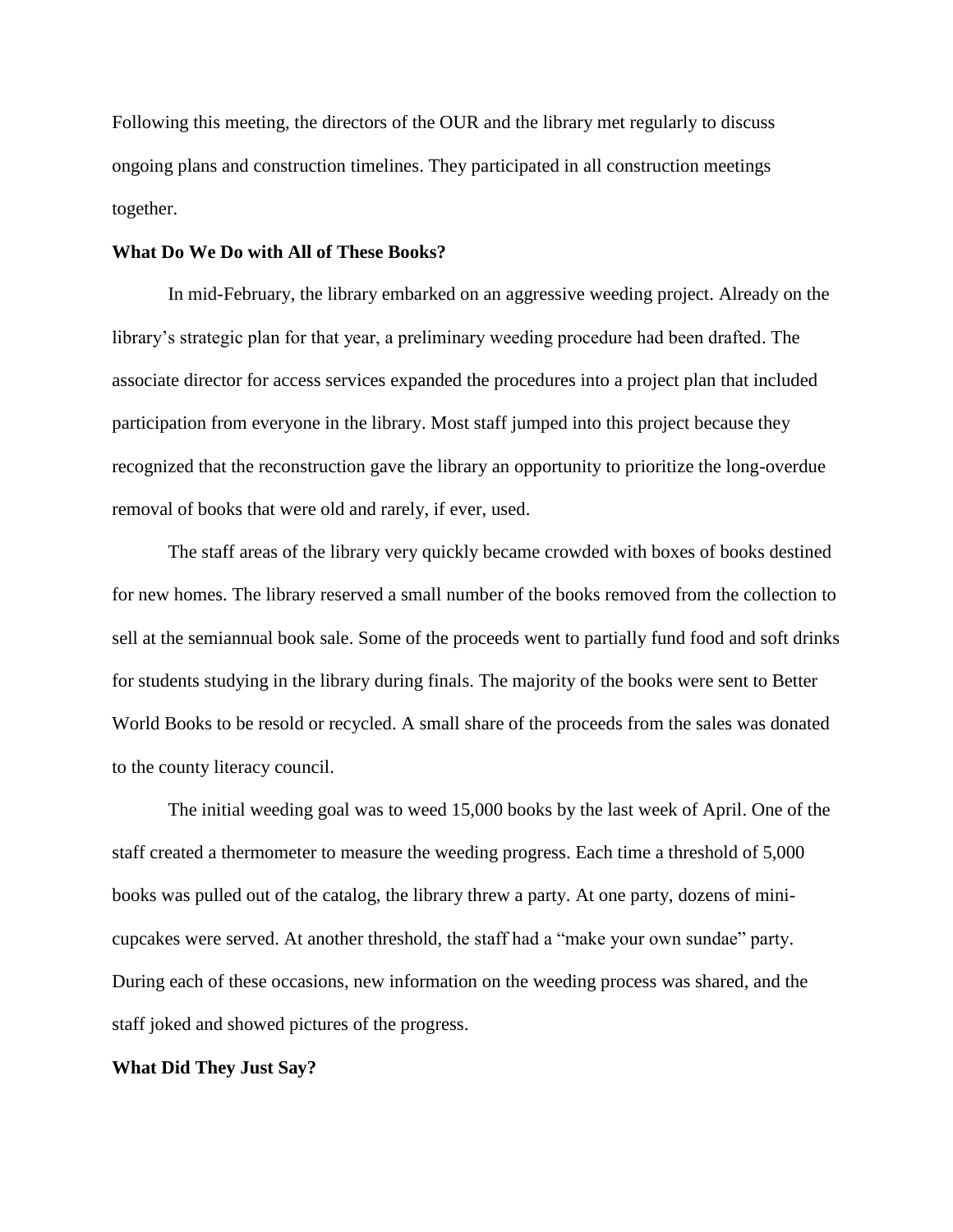In late March, at a planning meeting, the facilities department informed the directors of the library and the OUR that the amount of time and money needed to infill the atrium and reinforce the new floors was not cost-effective. They learned that the administration had found a new home for the EdTech department and the OUR would have the third floor to itself. Construction would be minimal and would take place beginning the second week of May, as soon as finals ended.

The overwhelming response on the library side was relief at not losing the atrium and in gaining a group of people who wanted to work closely with them to provide the best possible resources to students and faculty. Immediately the director of the OUR and the library management team consulted on the best third floor configuration and new, comfortable furniture that would be placed throughout the building. The library director took the funding proposal back to the CAO, and this time he agreed to pay one-third of the cost of replacing outdated furniture.

Although the new plan was welcomed, it created another challenge. By not infilling the second floor, the library had to recalculate the number of books to weed in order to consolidate the collections into a smaller space. The new number was 25,000, and just over a month before finals, staff redoubled their weeding efforts, reaching their goal a few days ahead of the deadline. They celebrated their achievement with a big meal catered by a local restaurant and laughed at the funny stories and pictures they shared about the big weed.

## **Viewing the Case through the Four Frames**

#### **Structural**

The structural view of academic leadership casts those in charge as architects, analysts, and systems designers. The basic leadership task is to divide the work and coordinate the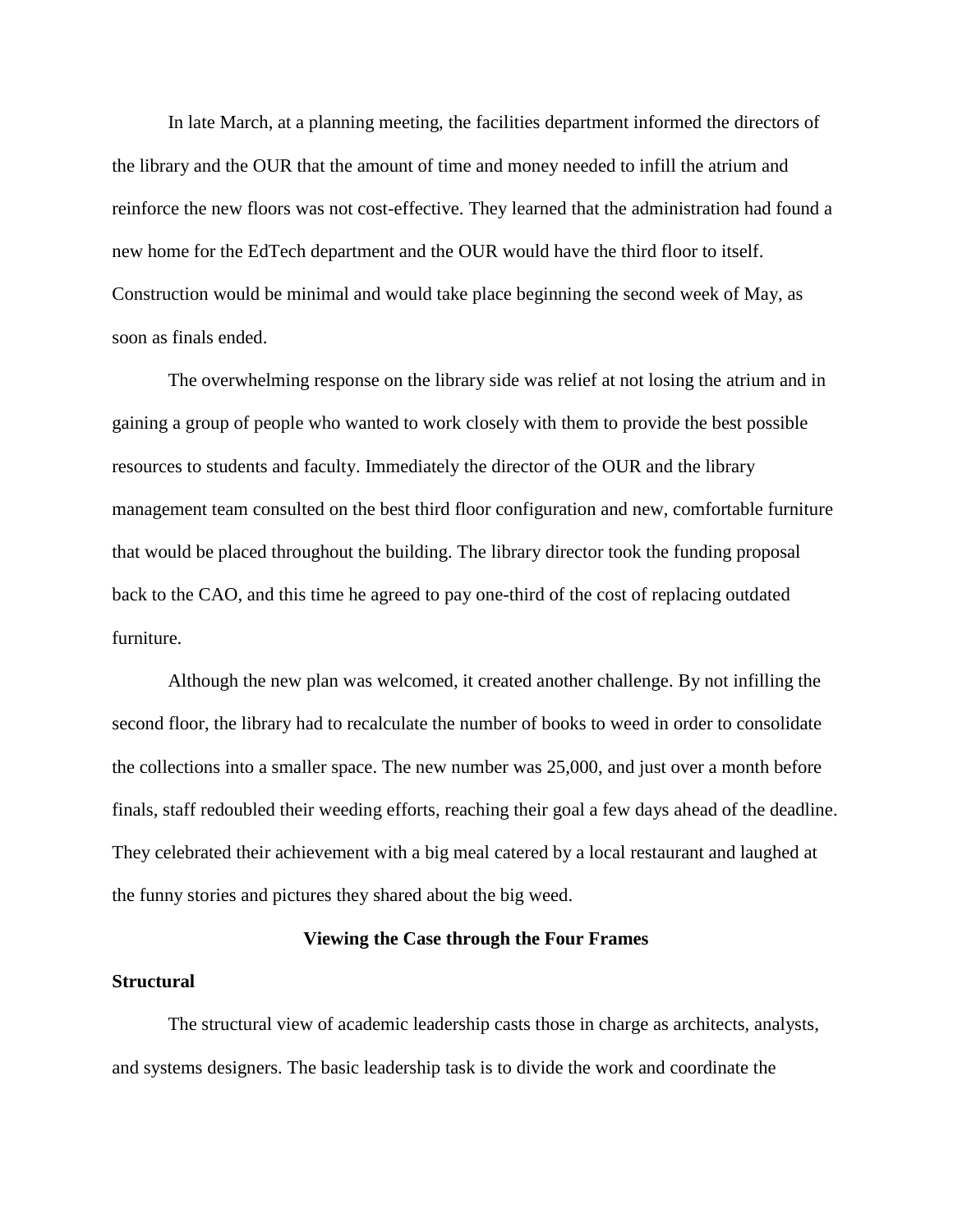pieces.<sup>35</sup> The structural frame deals with planning. It is often the first approach leaders take when faced with the prospect of change.

The structural frame is apparent throughout the case. At the beginning of each new phase and relationship, the management team developed plans, procedures, and processes to move the organization along to the end that the CAO required of them. They sought input and created plans related to moving the collections, weeding, restructuring open space, seeking additional funding, and forming partnerships.

The library leaders used the initial plans as their roadmap through the process and adjusted them as necessary. When the university changed course on the extent of the construction, library leaders adjusted their roadmap to meet the alterations. In addition, as they worked more closely with the director of the OUR and received funding from the CAO for new furniture, they altered earlier strategies to meet the new situation. Throughout the process, each new change initiated a return to the structural frame to tweak the roadmaps.

## **Human Resources**

The human resources view of academic leadership sees the organization as an extended family and the leader as a servant, catalyst, or coach. The basic leadership task of this frame is to facilitate the alignment between organizational and individual needs.<sup>36</sup> In this frame, the leader's thoughts turn to the people in the organization and focus on ways to take care of them.

Evidence of the human resources frame arises early in the case. When the management team met with staff, they encouraged them to share their emotions and ideas. They validated these by incorporating staff feedback into the planning documents. The library leaders also communicated with their subordinates in a positive and supportive way.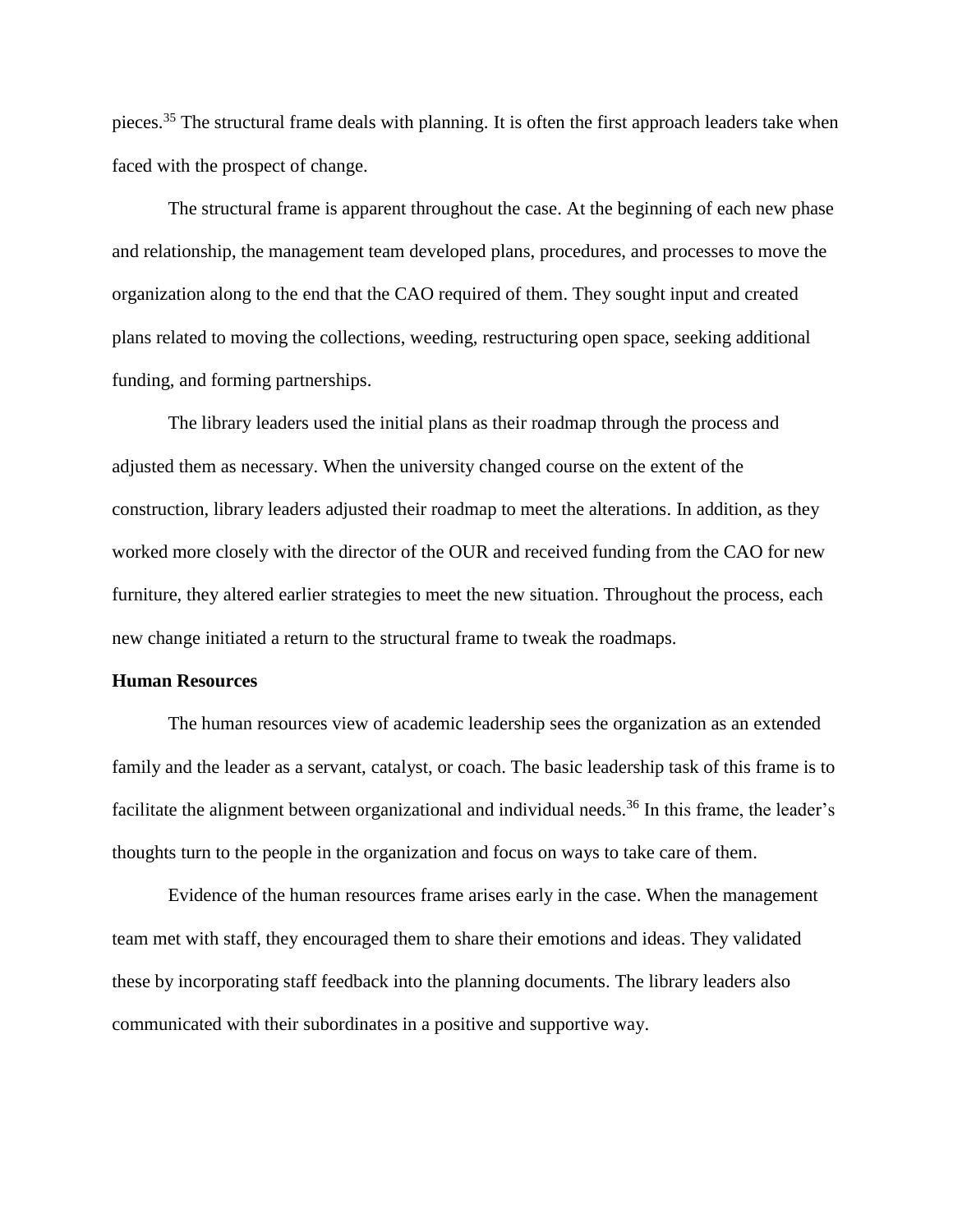The management team encouraged everyone in the library to play a role in the projects needed to consolidate the collections onto the first two floors of the building. They participated by weeding, pulling books, and helping at the book sale. They also fed the staff while encouraging questions and feedback and laughter when they met to discuss and celebrate their progress. From the beginning, the library leadership maintained a positive attitude in all their communication with staff. This engendered camaraderie in the library, and everyone felt like they were in it together. They were an extended family.

## **Political**

A jungle is the metaphor for the organization in the political view of academic leadership. The basic leadership tasks in this frame are bargaining, negotiating, building coalitions, setting agendas, and managing conflict. The emphasis of the political frame is the allocation of power and scarce resources.<sup>37</sup> In this case, the crux of the situation is the lack of an important resource, sufficient space on the Daytona Beach campus. Additionally, one of the players in a potential conflict over the space, the OUR, is empowered by the administration because it is the primary engine of the university's current highest priority.

The library director understood immediately from the CAO that the library power in this situation was limited as she discovered plans had been developed for library space with no input from her. In consultation with her management team, one of her first moves was to set an agenda in which the management team could offer input. They met with the architects and builders to ask questions and provide facts about the building that contributed to a change in the construction plan, which benefitted the library.

The management team understood that the library would be moved off the third floor, regardless of any action they might take to prevent this happening. They also acknowledged the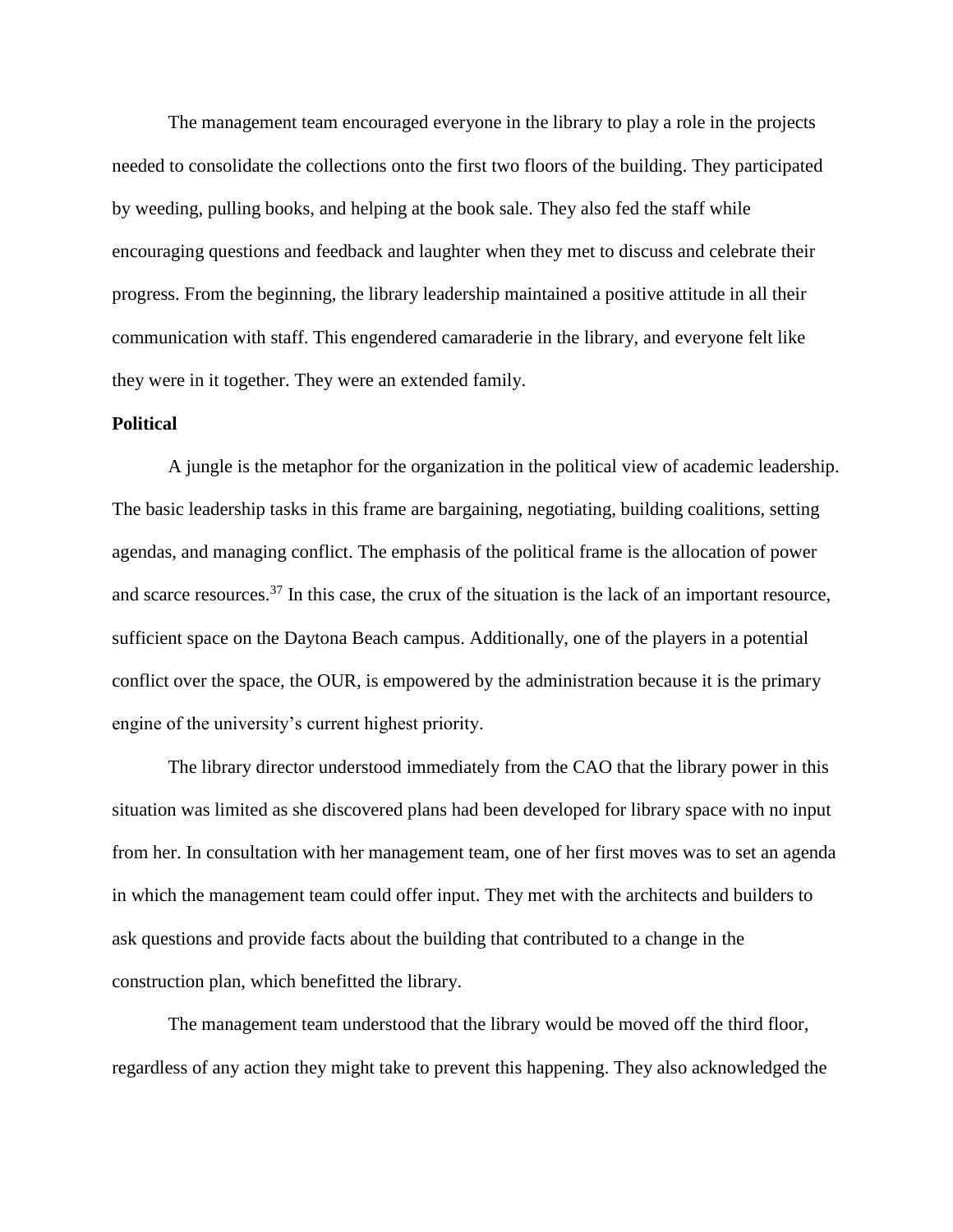importance of the OUR to current university priorities and the fact that the building held a print collection that was old and, in many cases, unused. So they used the situation to their advantage by developing a relationship with a powerful colleague, making progress toward a requirement from the administration, and negotiating for additional resources to make the library a better place for students.

## **Symbolic**

In the symbolic frame, the institution is viewed as a temple or theater. The leadership tasks are to see possibilities; create common vision; manage meaning; and infuse passion, creativity, and soul into the work of the organization. Leaders working in this frame use ceremonies, rituals, stories, and vision to motivate and celebrate success.<sup>38</sup>

There are several times in the case where the management team operated in the symbolic frame. The most pronounced of these appear in the weeding process. They threw parties to congratulate themselves on their progress. They also created a large thermometer that they kept in a staff area and updated as the weeding progressed. At each of the parties, they shared pictures and funny stories about flagging the books or packing them up to ship them out of the building. In addition, each of the management team members led by example. They participated in some aspect of the weeding or deaccessioning process. The director determined that no one could complain about the assignments they received in this process because she was up in the stacks every week weeding her assigned areas, which were larger than many of the others.

Other evidence of the symbolic frame occur in the first staff meeting where the director allowed herself to show some emotion as she explained the circumstances and in the story of the strong customer service ethic that the associate director for reference related, reminding everyone what their highest priority and strengths are. In addition, the symbolic view is apparent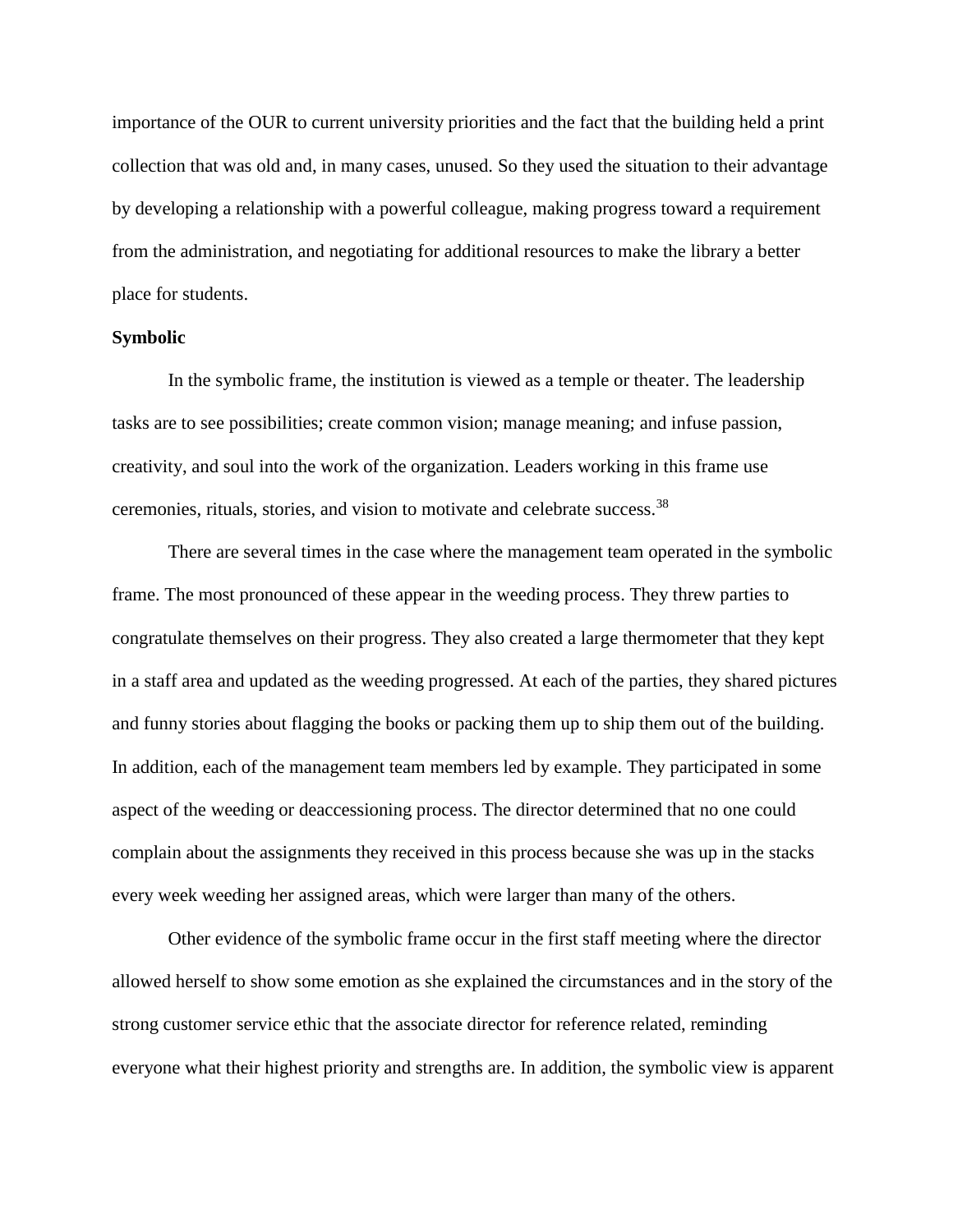in the disposal of the books that were weeded. They went to an organization that supports sustainability, or they were sold to raise money to buy food for students while they study for finals in the library.

## **The Rest of the Story: After the Dust Cleared**

In August 2012 the library director participated in LIAL. The experience was profoundly positive. When she returned to work, she set aside an hour to describe the benefits of the program. As she thought about the best way to explain reframing to the associate directors, she retold the story of the lost floor, pointing out to them the many times they successfully navigated the challenges by viewing situations through different frames. As she reflected on the experience of the last several months, she realized the number of times she had avoided the political view or expected the associate director for reference to handle the political aspects of the situation. She thought about how much the political frame had been emphasized in the LIAL program and realized that it was her job to operate from this viewpoint rather than to abdicate this responsibility to a subordinate.

In the fall of 2013, capitalizing on the relationship she had forged with the director of the Office of Undergraduate Research (OUR), she enlisted him as an ally in the library's goal to secure funding and support for the establishment of an institutional repository (IR). Together, they convinced the chief information officer (CIO) of the benefits to ERAU of an IR and arranged for vendors to demonstrate IR products to administrators and faculty.

She also started attending social events and ceremonies in other departments. She made a point of speaking to the president, vice presidents, deans, and faculty at each of these occasions. She emphasized the positive aspects of locating the OUR in the library building and spoke passionately about the benefits of providing open access to ERAU research through the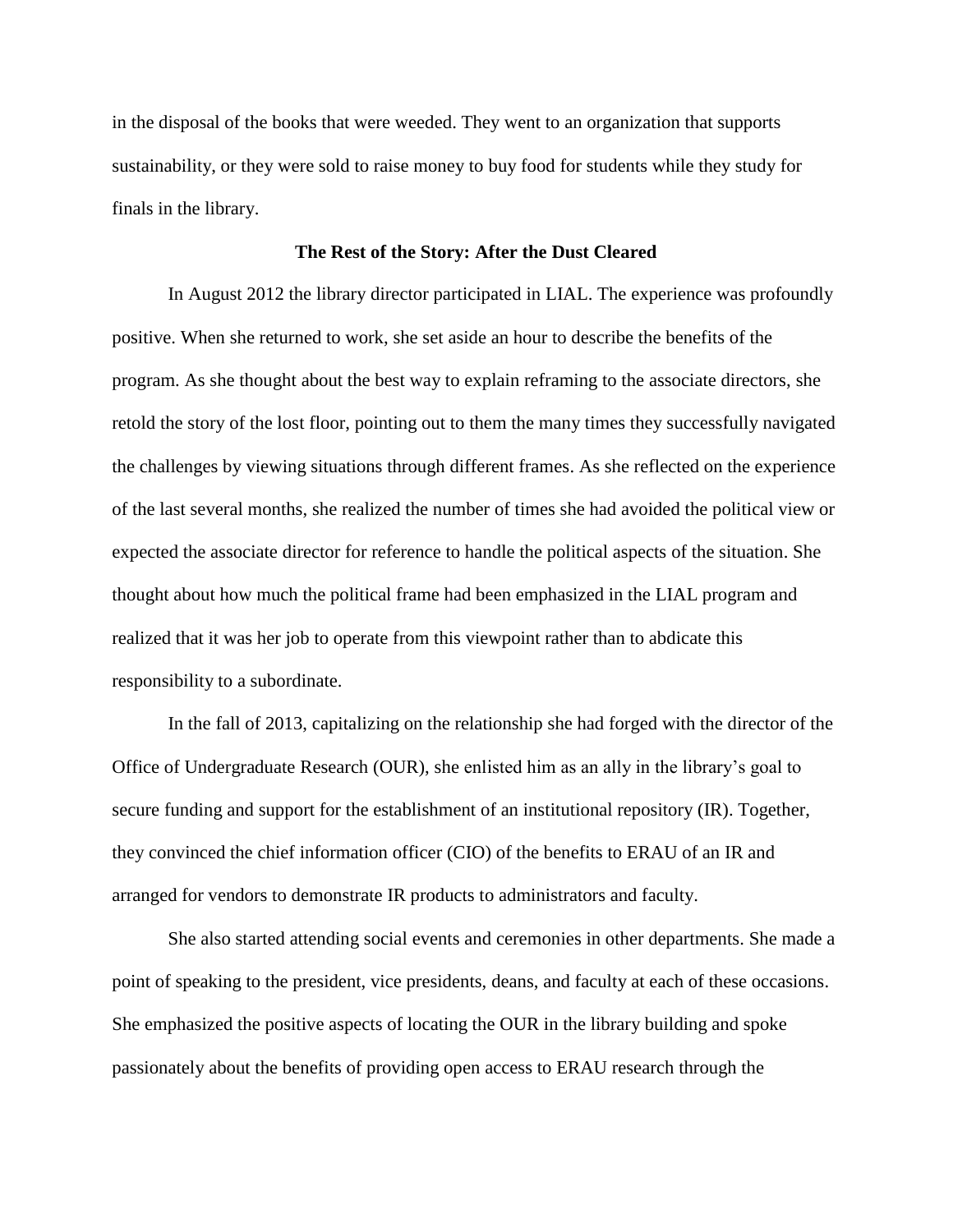establishment of the IR, assuring all who had doubts because of anticipated workload increases that the library would manage it. Before long, she started receiving requests to attend meetings to explain how the library would advance university priorities by establishing and maintaining an IR. In late December, the university signed a contract with a leading provider of IR platforms, and she led the steering committee that is overseeing the implementation.

## **Notes**

 $\overline{a}$ 

<sup>2</sup> Association of College and Research Libraries, "ACRL Harvard Leadership Institute."

<sup>&</sup>lt;sup>1</sup> For more information about all of the Harvard Institutes for Higher Education, see

[http://www.gse.harvard.edu/ppe/programs/higher-education/.](http://www.gse.harvard.edu/ppe/programs/higher-education/)

<sup>3</sup> Saunders, "ACRL Harvard Leadership Institute."

<sup>&</sup>lt;sup>4</sup> Mason and Wetherbee, "Learning to Lead."

<sup>5</sup> Harvard University, "Leadership Institute for Academic Librarians."

<sup>6</sup> Gjelten and Fishel, "Developing Leaders and Transforming Libraries."

<sup>7</sup> Bolman and Deal, *Modern Approaches*; Bolman and Gallos, *Reframing Academic Leadership*.

<sup>8</sup> Sullivan, "Case Studies Method," 115.

<sup>9</sup> Harvard University, "Leadership Institute for Academic Librarians."

<sup>&</sup>lt;sup>10</sup> Information on Kegan's research areas and publications is available at

http://www.gse.harvard.edu/directory/faculty/faculty-detail/?fc=318&flt=k&sub=all.

 $11$  In 2012, this session was conducted by Lisa Lahey and based on the book by Kegan and Lahey, *Immunity to Change*.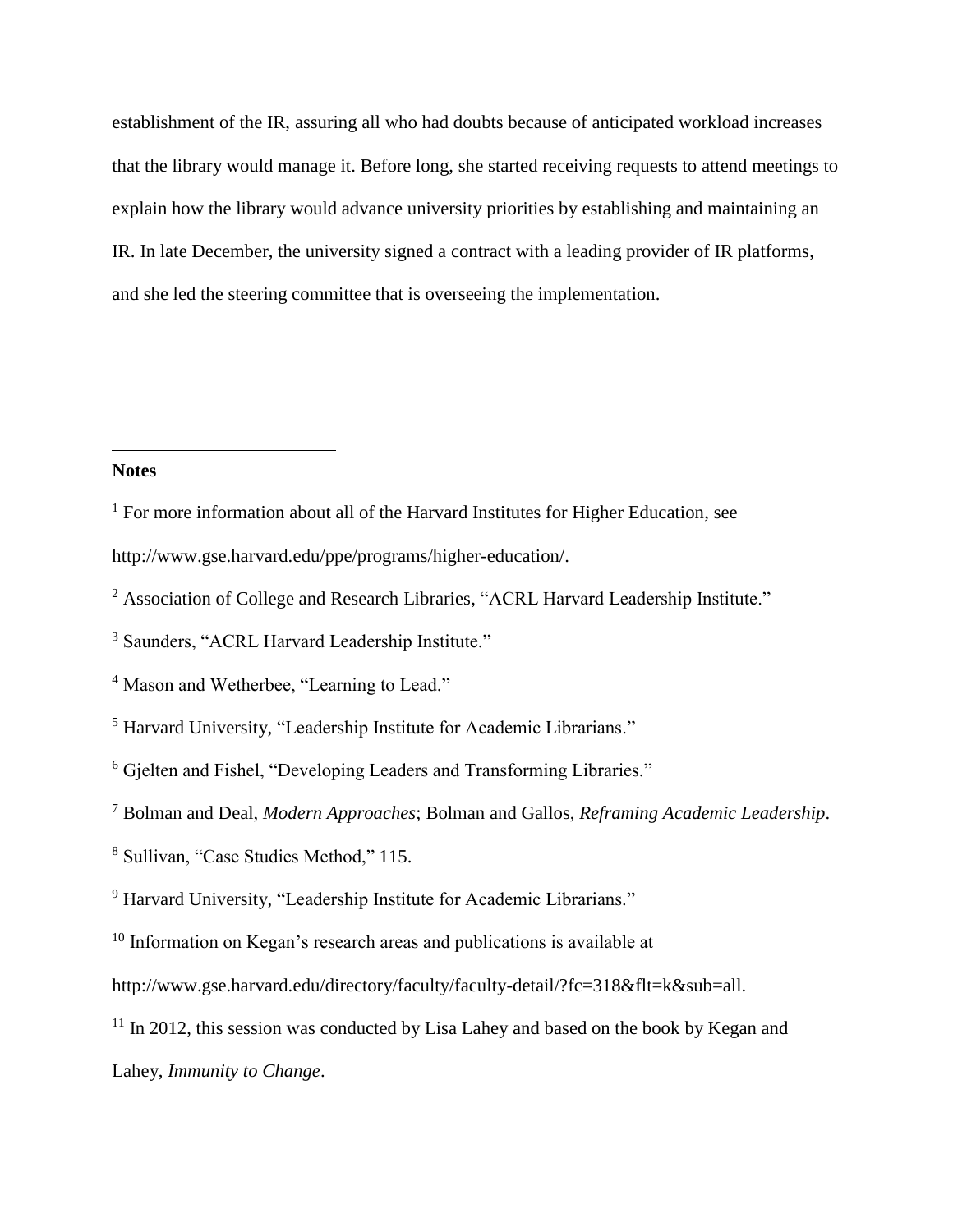- Bolman and Deal, *Modern Approaches*.
- Bolman and Deal, *Reframing Organizations*.
- Ibid., 11.

- Ibid., 14.
- <sup>16</sup> The frames are covered in some detail in the case analysis in the Appendix.
- <sup>17</sup> Hardesty, "ACRL/Harvard Leadership Institute," 805.
- <sup>18</sup> Saunders, "ACRL Harvard Leadership Institute," 647.
- <sup>19</sup> Bilyeu, Gaunt, and Glogowski, "ACRL Harvard Leadership Institute."
- Hardesty, "ACRL/Harvard Leadership Institute."
- <sup>21</sup> Golian and Donlan, "ACRL Harvard Leadership Institute."
- Gilreath, "ACRL Harvard Leadership Institute."
- Garten, "ACRL Harvard Leadership Institute."
- Masselink and Jacobsma, "Reframing our Viewpoint."
- Kalin, "Reframing Leadership," 261–70.
- Dancik, "Borrowing from the Balcony."
- Bolman and Deal, *Modern Approaches.*
- <sup>28</sup> Bolman, "Research Using or Influenced."
- <sup>29</sup> Yi, "The Management of Change."
- Yi, "Conducting Meetings"; Yi, "Setting Goals."
- Tripuraneni, "Leader or Manager."
- Herold, "An Examination of the Leadership Program."
- <sup>33</sup> Chu, "Framing Reference Encounters"; Linn, "Perspectives on Managing a Library."
- Bolman and Gallos, *Reframing Academic Leadership*.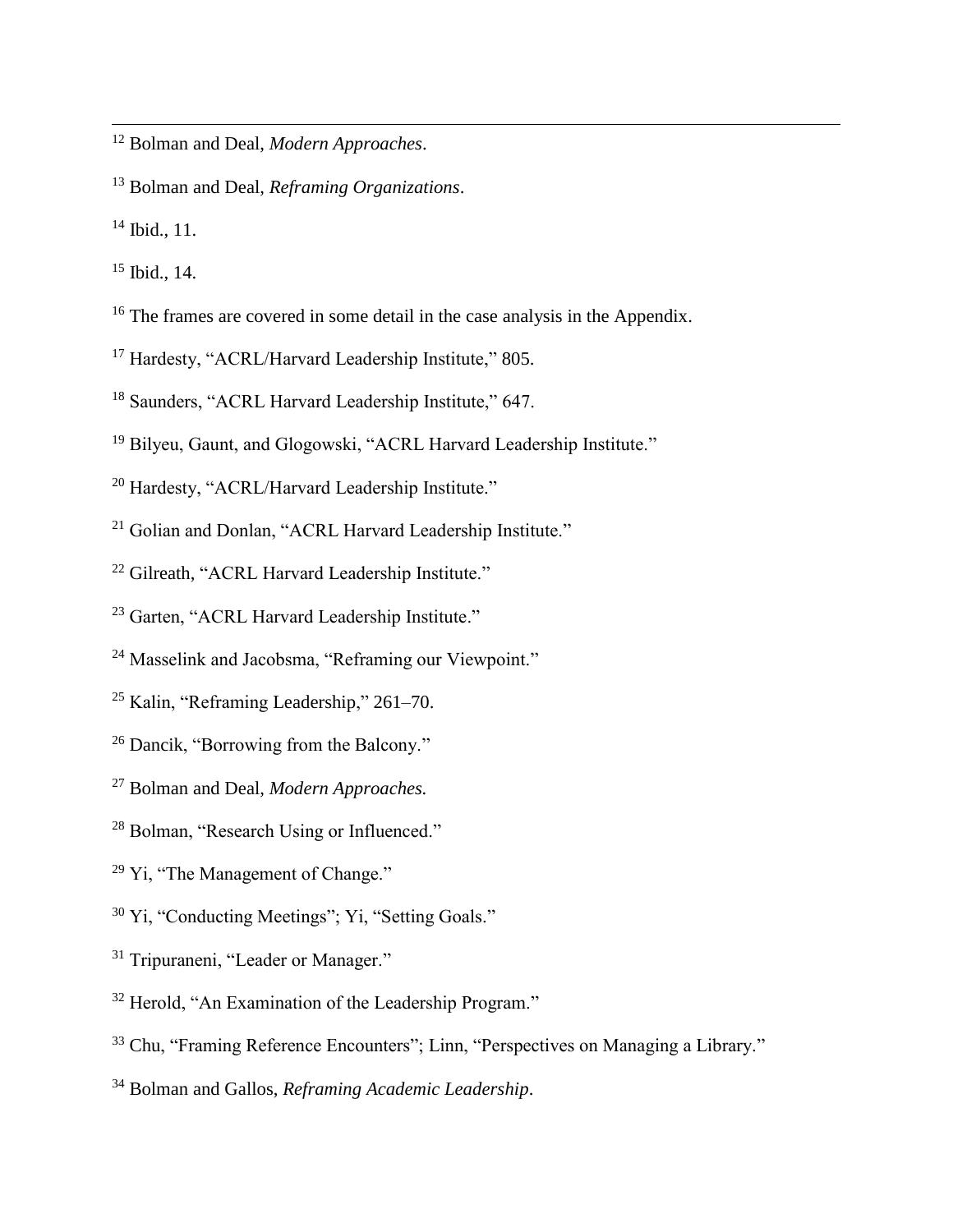<sup>35</sup> Bolman and Gallos, *Reframing Academic Leadership*, 50.

<sup>36</sup> Ibid., 93.

 $\overline{a}$ 

<sup>37</sup> Ibid., 72.

<sup>38</sup> Ibid., 110.

# **Bibliography**

Association of College and Research Libraries. "ACRL Harvard leadership Institute for Academic Librarians." Accessed February 7, 2013.

http://www.ala.org/conferencesevents/acrl-harvard-leadership-institute-academiclibrarians.

- Bilyeu, David, Marianne Gaunt, and Maryruth Glogowski. "ACRL Harvard Leadership Institute: Three Participants Share Their Rewarding Experiences." *College & Research Libraries News* 61, no. 2 (2000): 106–20.
- Bolman, Lee G. "Research Using or Influenced by Bolman & Deal's Four Frames." Last modified July 2011. Accessed February 9, 2013. http://www.leebolman.com/four\_frame\_research.htm.

Bolman, Lee G., and Terrence E. Deal. *Modern Approaches to Managing and Understanding* 

*Organizations.* San Francisco: Jossey-Bass, 1984.

———. *Reframing Organizations: Artistry, Choice, and Leadership.* 4th ed. San Francisco: Jossey-Bass, 2008.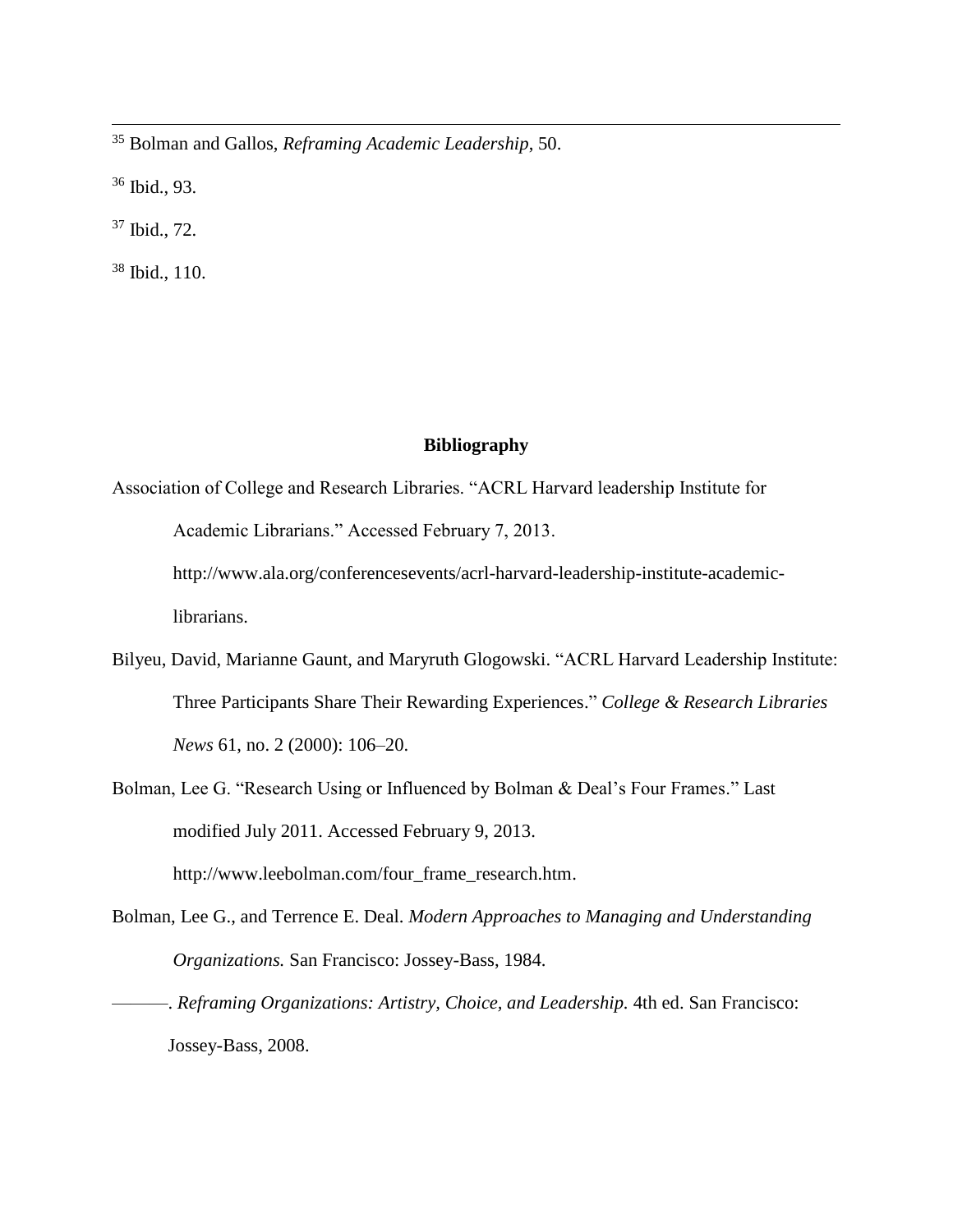Bolman, Lee G., and Joan V. Gallos. *Reframing Academic Leadership.* San Francisco: Jossey-Bass, 2011.

Chu, Felix T. "Framing Reference Encounters." *RQ* 36, no. 1 (1996): 93–101.

- Dancik, Deborah B. "Borrowing from the Balcony." *College & Research Libraries News* 67, no. 3 (2006): 166–67, 176.
- Garten, Ed. "ACRL Harvard Leadership Institute: A Five-Year Old Spreads Its Wings." *College & Research Libraries News* 65, no. 2 (2004): 81–83.
- Gilreath, Charles. "ACRL Harvard Leadership Institute: Highlights form the Fourth Annual Institute." *College & Research Libraries New*s 64, no. 2 (2003): 90–91.
- Gjelten, Dan, and Teresa Fishel. "Developing Leaders and Transforming Libraries: Leadership Institutes for Librarians." *College & Research Libraries News* 67, no. 7 (2006): 409–12.
- Golian, Linda Marie, and Rebecca Donlan. "ACRL Harvard Leadership Institute: Highlights form the Third Annual Institute." *College & Research Libraries News* 62, no. 11 (2001): 1069–72.
- Hardesty, Larry. "ACRL/Harvard Leadership Institute: Still Receiving Winning Reviews in Its Second Year." *College & Research Libraries News* 61, no. 9 (2000): 805–07.
- Harvard University. Graduate School of Education. "Leadership Institute for Academic Librarians: Program Objectives." Accessed February 8, 2013. http://www.gse.harvard.edu/ppe/programs/higher-education/portfolio/leadershipacademic-librarians.html.
- ———. "Leadership Institute for Academic Librarians: Who Should Attend." Accessed February 8, 2013. http://www.gse.harvard.edu/ppe/programs/highereducation/portfolio/leadership-academic-librarians.html.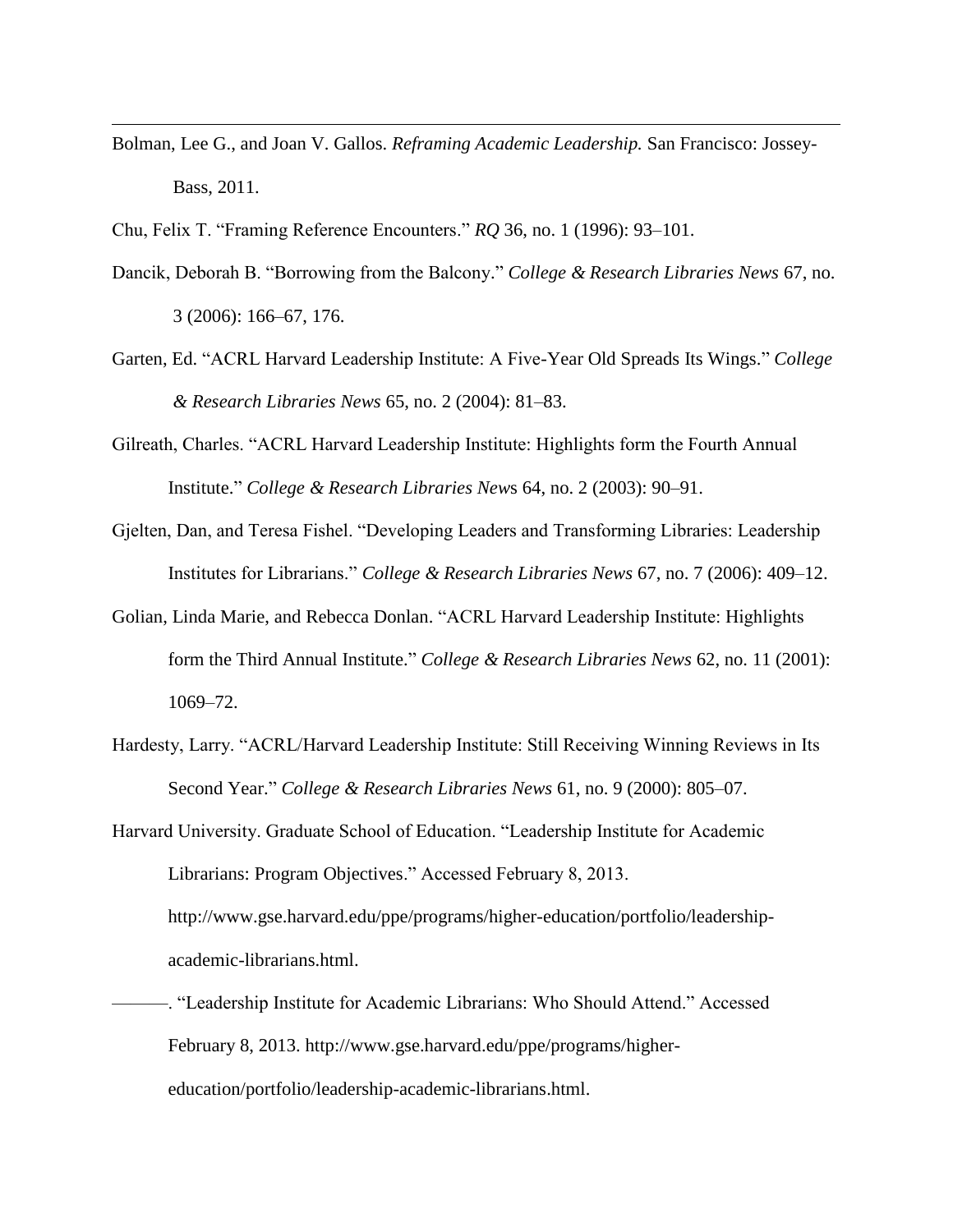Herold, Irene M. H. "An Examination of the Leadership Program for College Library Directors Associated with ACRL's College Libraries Section." PhD diss., Simmons College, 2012. ProQuest (ATT 3515783).

- Kalin, Sally W. "Reframing leadership: The ACRL/Harvard Leadership Institute for Academic Librarians," *Journal of Business & Finance Librarianship* 13, no. 3 (2008): 261–70. doi:10.1080/08963560802183047.
- Kegan, Robert, and Lisa Laskow Lahey. *Immunity to Change: How to Overcome It and Unlock the Potential in Yourself and Your Organization.* Boston: Harvard Business Press, 2009.
- Linn, Mott. "Perspectives on Managing a Library." *The Bottom Line: Managing Library Finances* 21, no. 4 (2008): 124–28. doi: 10.1108/08880450810929107.
- Mason, Florence M., and Louella V. Wetherbee. "Learning to Lead: An Analysis of Current Training Programs for Library Leadership." *Library Trends* 53, no. 1 (2004): 187–217.
- Masselink, Linda, and Kelly Jacobsma. "Reframing our Viewpoint: The 6th ACRL Harvard Leadership Institute." *College & Research Libraries News* 66, no. 2 (2005): 99–101.
- Saunders, Laverna. "ACRL Harvard Leadership Institute: Professional Development at Its Best." *College & Research Libraries News* 60, no. 8 (1999): 645–47.
- Sullivan, Maureen. "Case Studies Method: An Overview." In *Shaping the Future: Advancing the Understanding of Leadership*, edited by Peter Hernon, 115–17. Santa Barbara, CA: Libraries Unlimited, 2010.
- Tripuraneni, Vinaya L. "Leader or Manager: Academic Library Leader's Leadership Orientation Considered Ideal by Faculty, Administrators, and Librarians at Private, Nonprofit Doctoral Universities in Southern California." PhD diss., University of LaVerne, 2010. ProQuest (ATT 3430266).